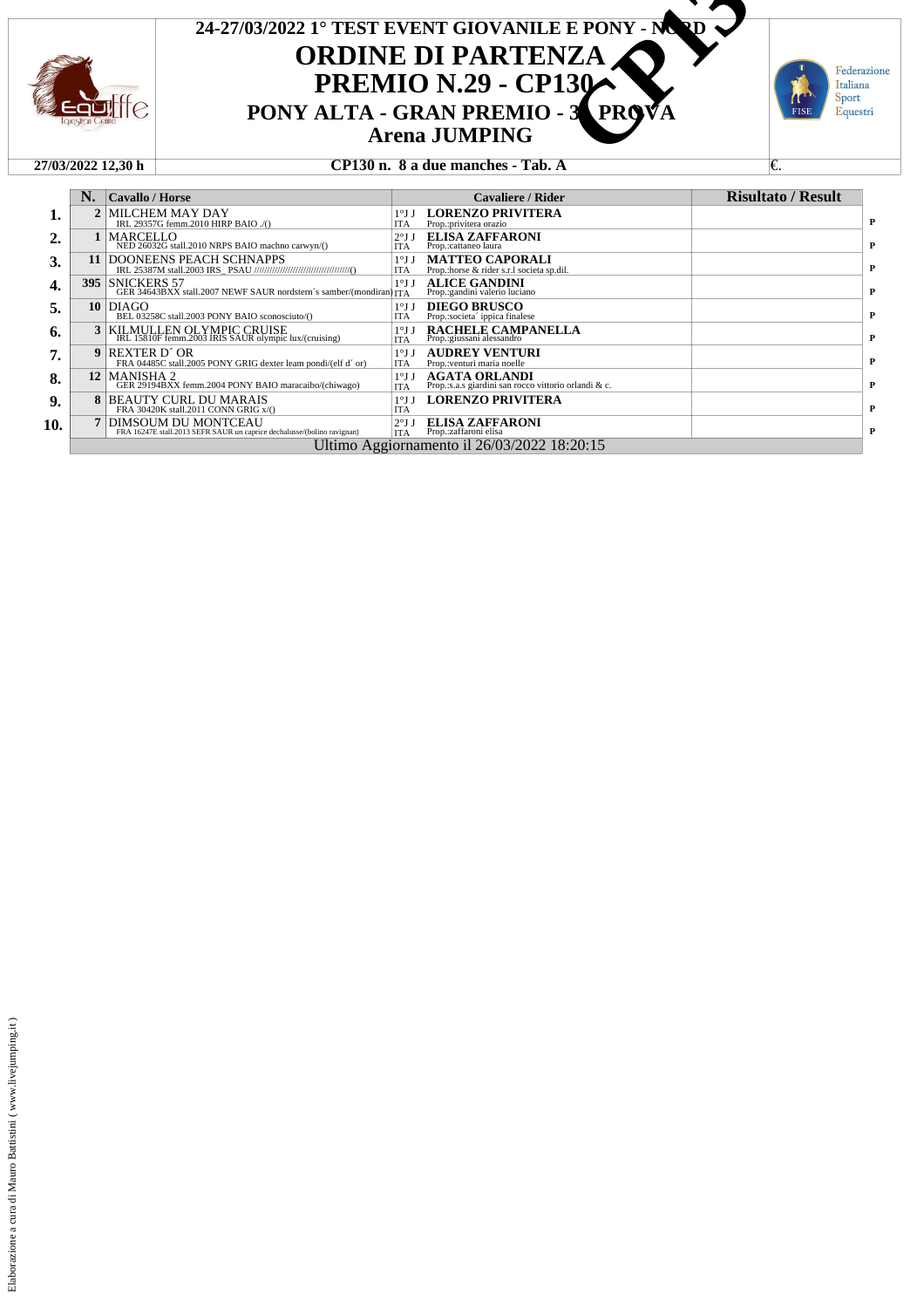

## **ORDINE DI PARTENZA PREMIO N.30 - C130<br>CHILDREN ALTA - GRAN PREMIO Arena JUMPING 24-27/03/2022 1° TEST EVENT GIOVANILE E PONY - NORD CHILDREN ALTA - GRAN PREMIO 3^ PROVANCE CHILDREN ALTA - GRAN PREMIO 3^ PROVA**<br>CHILDREN ALTA - GRAN PREMIO 3^ PROVA<br>C130 n. 8 a due manches - Tab. A



#### **27/03/2022 9,00 h C130 n. 8 a due manches - Tab. A** €.

|     | N.    | <b>Cavallo</b> / Horse                                                                                                                           | <b>Cavaliere / Rider</b>                                                                                   | <b>Risultato / Result</b> |
|-----|-------|--------------------------------------------------------------------------------------------------------------------------------------------------|------------------------------------------------------------------------------------------------------------|---------------------------|
| 1.  | 348   | CLIONA DE BOIS MESANGE<br>GER 33370BXX stall.2008 HANN GRIG comte/(provider)                                                                     | 1°J C MADDALENA RIGHETTO<br>ITA<br>Prop.:righetto maddalena                                                |                           |
| 2.  | 346   | NAVARO VAN DE VROMBAUTSHOEVE<br>BEL 30385K stall.2013 BWP_BAIO x/()                                                                              | 1°J C GIULIA MARVASO<br>ITA                                                                                |                           |
| 3.  | 365   | <b>CAPUERA</b><br>ITA 13459D femm.2014 SEIT GRIG cardento/(burggraaf)                                                                            | <b>1°J C MARIANNA MARTINENGO MARQUET</b><br>ITA<br>Prop.:bertoncelli cristina                              |                           |
| 4.  | 345   | DINKY TOY D'HOF TEN BOS<br>BEL 26445K stall.2009 SEBE BSCU x/()                                                                                  | 1°J C DAPHNE GIUNTI<br>ITA                                                                                 |                           |
| 5.  | 340 I | <b>BE BOUNTY</b>                                                                                                                                 | 1°J C GRETA GATTI BARDELLI                                                                                 |                           |
| 6.  | 332   | GER 29423T femm.2011 BAYE GRIG baloussini/(alvarez)<br><b>DAVOS</b><br>NED 23574G stall.2008 KWPN SAUR phin phin/()                              | ITA<br>Prop.:cattapan michele<br><b>SOFIA OTTAVIANI</b><br>1°J C                                           |                           |
| 7.  | 337   | <b>CHEF V VEECATEN</b>                                                                                                                           | Prop.: rossi vanessa<br>ITA<br>1°J C GIOVANNI VINCOLI                                                      |                           |
| 8.  | 361   | NED 13515F stall.2007 KWPN BAIO ukato/(equador)<br>PABLO P                                                                                       | ITA<br>Prop.:paracciani gianluca<br>1°J C FRANCESCA DI GIOVANNI                                            |                           |
| 9.  | 366   | GER 30353K stall.2013 HANN BAIO x/()<br>GAME DK Z                                                                                                | ITA<br>1°J C ANNA CAROLINA CERESINI                                                                        |                           |
| 10. | 331   | BEL 30473G stall.2010 ZANG BAIO grison van den bisschop/()<br><b>EVERTON</b>                                                                     | ITA<br>Prop.: dutra simara aparecida<br><b>MARTINA BONELLI</b><br>$1^{\circ}$ J C                          |                           |
| 11. | 376   | NED 28291K stall.2009 KWPN GRIG x/()<br>VALERY VANITOSA                                                                                          | Prop.:bonelli martina<br>ITA<br>$1^{\circ}$ J C<br><b>GIORGIA BALDI</b>                                    |                           |
| 12. | 354   | ITA 27574G femm.2014 SEIT GRIG nadir di san patrignano/(piradin)<br><b>EUCHARIS</b>                                                              | ITA<br>Prop.:mg royal horse s.a.r.l.s.<br>$1^{\circ}$ J C<br><b>TOMMASO ZORZI</b>                          |                           |
| 13. | 353   | POL 12816E stall.2008 SEPO SAUR chellano's boy d z/(eskudo)<br>VICTOR DU FRAIGNEAU                                                               | Prop.:soc. agricola borghi luca e c. s.s.<br>ITA<br><b>1°J C FRANCESCA VISCONTI</b>                        |                           |
| 14. | 341   | FRA 29621G stall.2009 SEFR GRIG fusain du defey/()<br>CAYOO 2                                                                                    | ITA<br>Prop.: jecan claudia<br><b>GUGLIELMO FERLITO</b><br>1°J C                                           |                           |
| 15. | 377   | GER 05674H stall.2006 OLDB SAUR chacco-blue/(for pleasure)<br><b>TIBET</b>                                                                       | Prop.:forte emanuela<br>ITA<br>$1^{\circ}$ J C<br><b>DOMENICO TOSCANO</b>                                  |                           |
| 16. | 414   | FRA 14854D stall.2007 SEFR BAIO sleeping car/(surcouf de revel)<br>QUICK STEP VAN OVERIS Z<br>BEL 07047H stall.2014 ZANG BAIO quick star/(darco) | ITA<br>Prop.:la sella srl<br><b>DOMENICO BRUNO CITRO</b><br>1°J C                                          |                           |
| 17. | 373   | ASTER VH TILBURGHOF Z                                                                                                                            | Prop.: citro lucia pia<br>ITA<br><b>CARLOTTA MORO</b><br>$1^{\circ}$ J C                                   |                           |
| 18. | 379   | BEL 26799K femm.2012 ZANG BAIO andiamo z/(level z)<br>LENVIE                                                                                     | ITA<br>Prop.:toohill laura elizabeth<br><b>ANGELICA PEZZUTTI</b><br>1°J C                                  |                           |
| 19. | 356   | ITA 15209E femm.2013 SEIT SAUR lordanos/(shogoun ii)<br><b>BIBER</b>                                                                             | Prop.:castellano francesca<br>ITA<br>$1^{\circ}$ J C<br>ANDREA CANTIANI                                    |                           |
| 20. | 349   | ITA 25419G femm.2012 SEIT BSCU contendro/(fozby-flop de la bastide)ITA<br>BROWNSUGAR                                                             | Prop.: lumaca luigi<br><b>GIORGIA GUSMANO</b><br>$1^{\circ}$ J C                                           |                           |
| 21. | 335   | FRA 48031B stall.2011 SEFR GRIG rinaldo rouge/(capital(de))<br>DUBAI DI SAN ISIDORO                                                              | Prop.: gusmano giorgia<br>ITA<br><b>MARIA FRANCESCA DI PROPERZIO</b><br>$1^{\circ}$ J C                    |                           |
| 22. | 338   | ITA 09596D stall.2011 SEIT BAIO toulon/(cordalme^)<br>ARCO                                                                                       | ITA<br>Prop.: kaibigan srl<br><b>ANNA RUGGERI</b><br>$1^{\circ}$ J C                                       |                           |
| 23. | 328   | NED 16163P stall.2005 KWPN BAIO querlybet hero/(farmer)<br><b>FALCON</b>                                                                         | Prop.:mazzola giuliana<br>ITA<br><b>GIULIA MARVASO</b><br>$1^{\circ}$ J C                                  |                           |
| 24. | 347   | NED 12887D stall.2010 KWPN BAIO chacco blue/(voltaire)<br>OFELIA DI BOSCOCHIARO<br>ITA 13125D femm.2013 SEIT BAIO for pleasure/(quick star)      | ITA<br>Prop.:m.b.m. immobiliare s.r.l.<br><b>MARIANNA MARTINENGO MARQUET</b><br>$1^{\circ}$ J C            |                           |
| 25. | 327   | TOUCHE D´ARROGANCE                                                                                                                               | Prop.:panciera alessandra<br>ITA<br>1°J C DAPHNE GIUNTI                                                    |                           |
| 26. | 369   | NED 13936E femm.2004 NRPS BAIO rash r/(andiamo)<br>SIBILLA DI VAL LITARA<br>ITA 31160BXX femm.2011 SEIT SAUR ksar-sitte/(arpege du bois)         | ITA<br>Prop.:az. agr. raisi monia<br><b>CAROLA GALLIANI</b><br>1°J C<br>Prop.:cassavia gemma angela<br>ITA |                           |
| 27. | 378   | <b>DAMIEKE</b><br>NED 35145BXX femm.2008 KWPN ANER canturano/(kojac)                                                                             | <b>GINEVRA PELLICARI</b><br>$1^{\circ}$ J C<br>ITA<br>Prop.:pellicari ginevra                              |                           |
| 28. | 380   | <b>KINETTA</b><br>NED 04751C femm.2015 KWPN GRIG freeman vdl/(dutchboy)                                                                          | <b>MICAELA MARIUCCIA MARRAS</b><br>1°J C<br>Prop.:siri micol<br>ITA                                        |                           |
| 29. | 343   | <b>EXPLOIR</b><br>NED 47060B stall.2009 KWPN GRIG contador/(concorde)                                                                            | <b>1°J C ELIA MIGLIACCIO</b><br>ITA<br>Prop.:migliaccio gianluca                                           |                           |
| 30. |       | 351  HERA VAN TEXELHOF<br>BEL 32868BXX femm.2007 BEL_BAIO catwalk van de helle/(querlybet hero)                                                  | VITTORIA SOFIA RUOTOLO<br>$1^{\circ}$ J C<br>Prop.: marazzi angelica fiore<br>ITA                          |                           |
| 31. | 334   | LIEBE DE MUZE<br>BEL 14054F femm.2011 BWP_BAIO elvis ter putte/(nabab de reve)                                                                   | 1°J C FRANCESCA DI GIOVANNI<br>ITA<br>Prop.: ferragamo debolini vittoria                                   |                           |
| 32. | 374   | <b>OCEAN</b><br>BEL 21686A femm.2014 BWP_BAIO presley boy/(quatoubet du rouet)                                                                   | <b>LAVINIA LO BOSCO</b><br>$1^{\circ}$ J C<br>Prop.:richard jane<br><b>ITA</b>                             |                           |
| 33. | 370   | SHANKLEY<br>GBR 29688T stall.2008 AES BAIO kannan/(nimrod b)                                                                                     | 1ºJ C GRETA GATTI BARDELLI<br>ITA<br>Prop.:cacciaguerra anna                                               |                           |
| 34. | 375   | <b>FULLTIME LIEFHEBBER</b><br>NED 25733K femm.2010 KWPN BAIO x/()                                                                                | 1°J C GRETA D'ANGELO<br>ITA                                                                                |                           |
| 35. | 336   | <b>JAMAICA GIRL</b><br>BEL 17234P stall.2014 KWPN BSPO cartano/(pablo)                                                                           | 1°J C ANNA CAROLINA CERESINI<br>ITA<br>Prop.: dutra simara aparecida                                       |                           |
| 36. | 344   | <b>EDOCTRO</b><br>BEL 25267BXX stall.2004 BEL_BAIO indoctro/(heartbreaker)                                                                       | PAOLA BENIGNI<br>$1^{\circ}$ J C<br>Prop.:benigni mauro<br><b>ITA</b>                                      |                           |
| 37. | 352   | <b>KATRIN</b><br>ITA 13732D femm.2013 SEIT BAIO kannan/(numero uno)                                                                              | 2°J C ENRICO SANTONI<br>ITA<br>Prop.: azienda agricola coana marco                                         |                           |
| 38. | 357   | <b>HEART-BEAT VD BISSCHOP</b><br>BEL 27597M stall.2007 BWP_BAIO heartbreaker/(voltaire)                                                          | <b>MARIA VITTORIA CIANCICO</b><br>$1^{\circ}$ J C<br>Prop.:societa' agricola avin<br>ITA                   |                           |
| 39. | 358   | ESPRIT DE DIAMANT E<br>NED 04645C stall.2009 KWPN BAIO f diamant de semilly/(nimmerdor)                                                          | <b>MARTINA BONELLI</b><br>$1^{\circ}$ J C<br>ITA<br>Prop.:bonelli martina                                  |                           |
| 40. | 359   | J.TAKILLY<br>NED 30697G femm.2014 KWPN BSCU harley vdl/()                                                                                        | <b>SOFIA OTTAVIANI</b><br>$1^{\circ}$ J C<br>Prop.: livigni francesca<br><b>ITA</b>                        |                           |
| 41. | 362   | VASCO DE TALMA<br>FRA 30633K stall.2009 SEFR SAUR x/()                                                                                           | <b>1°J C- MARIA FRANCESCA DI PROPERZIO</b><br>ITA                                                          |                           |
| 42. | 367   | OITANA VDV<br>BEL 13295D femm.2007 ZANG BAIO quasimodo z/(julio v)                                                                               | 1°J C GIOVANNI VINCOLI<br>Prop.:il palazzetto di marzotto maria rosaria<br>ITA                             |                           |
| 43. | 364   | MOONLIGHT<br>SCN 30478K femm.2012 BWP_SAUR x/()                                                                                                  | 1°J C GIULIA MARVASO<br>ITA                                                                                |                           |
| 44. | 329   | <b>FINE EDITION</b><br>GER 14310E stall.2007 HANN BAIO for edition/(don juan)                                                                    | MARIANNA MARTINENGO MARQUET<br>$1^{\circ}$ J C<br>Prop.:sgh srl<br><b>ITA</b>                              |                           |
|     |       |                                                                                                                                                  | Ultimo Aggiornamento il 26/03/2022 19:13:04                                                                |                           |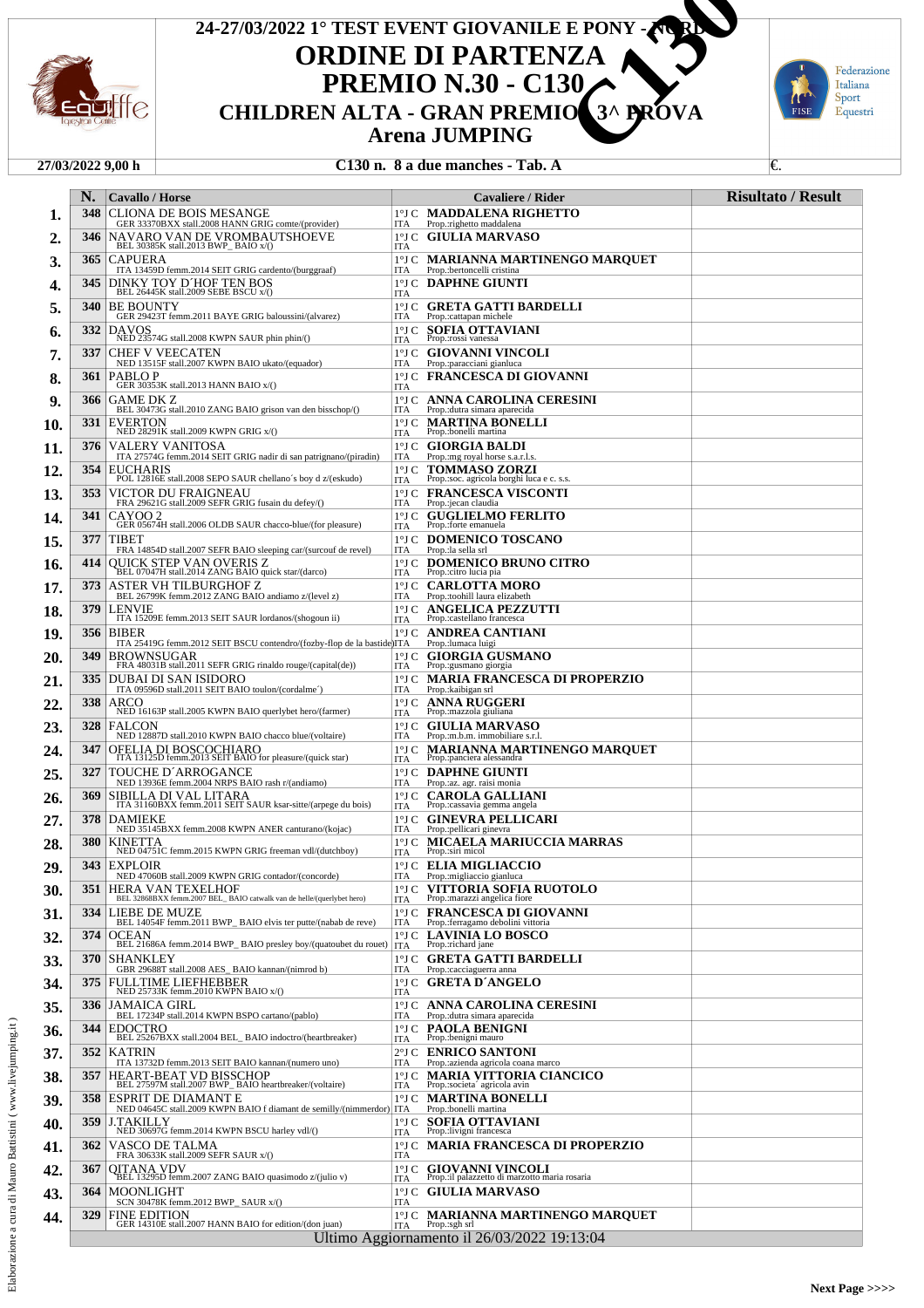|     |    |                                                         |                                             | Prix N.30 - C130 Pag.2    |
|-----|----|---------------------------------------------------------|---------------------------------------------|---------------------------|
|     | N. | Cavallo / Horse                                         | Cavaliere / Rider                           | <b>Risultato / Result</b> |
| 45. |    | $363$ CANDICO Z                                         | 1°J C DAPHNE GIUNTI                         |                           |
|     |    | BEL 15843F stall.2008 ZANG BAIO candillo z/(caretano z) | Prop.:hm & t srl                            |                           |
|     |    |                                                         | Ultimo Aggiornamento il 26/03/2022 19:13:04 |                           |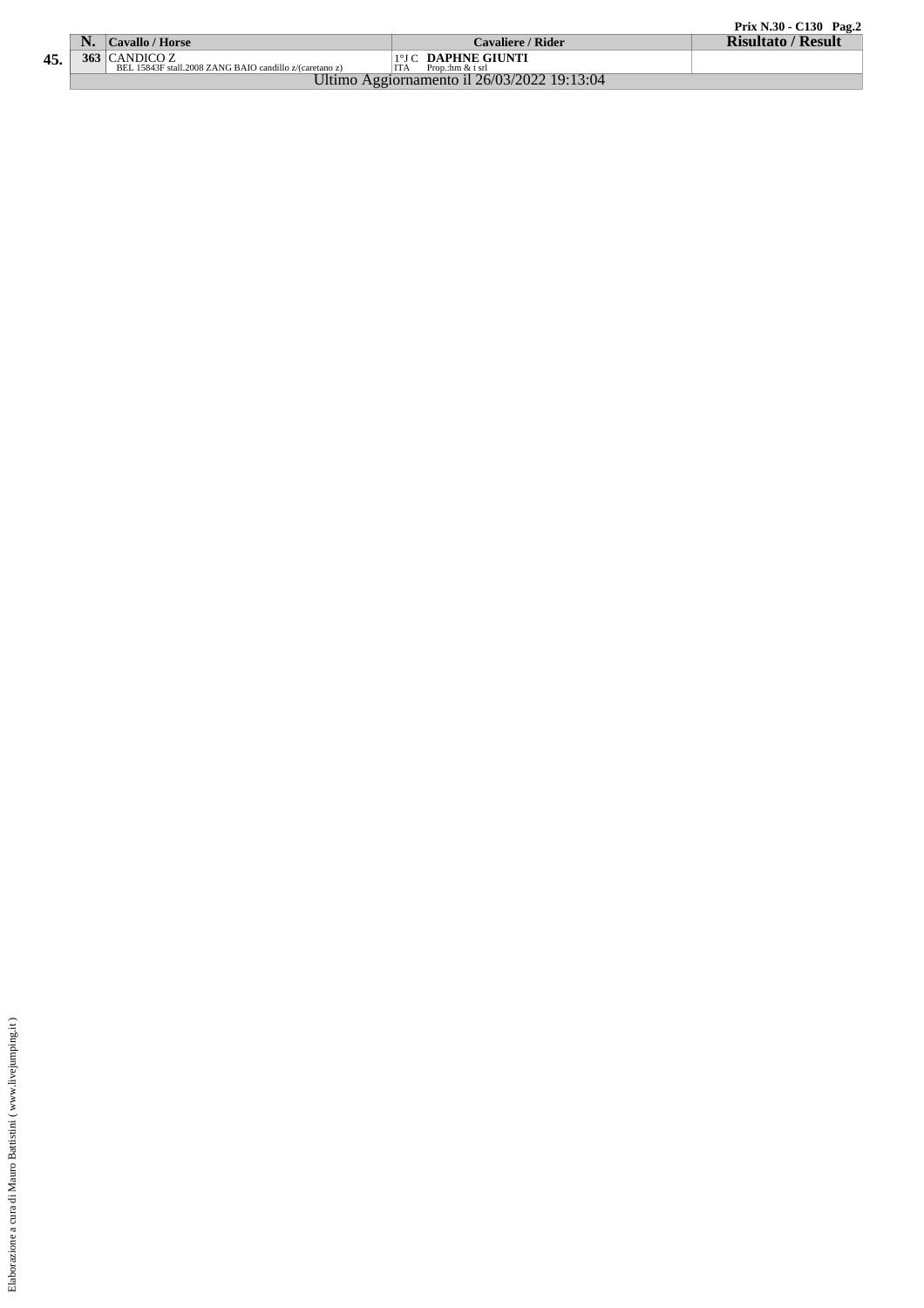

## **ORDINE DI PARTENZA PREMIO N.32 - C115**<br>CHILDREN BASSA - 3^ PROVA **Arena JUMPING 24-27/03/2022 1° TEST EVENT GIOVANILE E PONY - NORD CAUSE EXENT GIOVANILE E PONY - AND CHILDREN BASSA - 3^ PROVALE CHILDREN BASSA - 3^ PROVALE CHILDREN BASSA - 3^ PROVALE CHIS n. 3 a tempo - Tab. A**



#### **27/03/2022 16,00 h C115 n. 3 a tempo - Tab. A** €.

|     | N.  | <b>Cavallo</b> / Horse                                                                             |                               | <b>Cavaliere / Rider</b>                                     | <b>Risultato / Result</b> |
|-----|-----|----------------------------------------------------------------------------------------------------|-------------------------------|--------------------------------------------------------------|---------------------------|
| 1.  | 428 | <b>DIVA</b><br>NED 01804V femm.2011 HANN BAIO don index/(sandro hit)                               | BJ C<br><b>ITA</b>            | <b>REBECCA LEITNER</b><br>Prop.:leitner rebecca              |                           |
| 2.  | 438 | <b>OUITE CONFIDENT T</b><br>SWE 26564M stall.2006 SWE GRI quite capitol/(irco mena)                | $1^{\circ}$ J C<br><b>ITA</b> | PIETRO DEBOLINI<br>Prop.:scime filippo                       |                           |
| 3.  | 439 | <b>OUICKSILVER</b><br>GER 18402F stall.2006 REIT GROA quickstar/(trentino gl)                      | BJ C<br><b>ITA</b>            | <b>CHIARA ZACCARIELLO</b><br>Prop.:zaccariello ernesto       |                           |
| 4.  | 440 | <b>CANDY</b><br>GER 28244G femm.2010 HOLS GRIG stakkato/(chin chin)                                | BJ C<br><b>ITA</b>            | <b>VIKTOR SARTOR</b><br>Prop.: maggi simone                  |                           |
| 5.  | 442 | TATTOO DE WINGHE Z<br>BEL 25192G stall.2010 ZANG GRIG toulon/()                                    | BJ C<br><b>ITA</b>            | <b>GRETA DOMENEGHINI</b><br>Prop.:capolino giorgia           |                           |
| 6.  | 443 | <b>ALEX</b><br>NED 30782K femm.2015 SEL BAI x                                                      | $1^{\circ}$ J C<br><b>ITA</b> | DOMENICO TOSCANO                                             |                           |
| 7.  | 444 | ARCA DU LYS<br>GER 04783C stall.2016 OLDB BAIO cornet du lys/(chacco blue)                         | $1^{\circ}$ J C<br><b>ITA</b> | <b>MICAELA MARIUCCIA MARRAS</b><br>Prop.: marras francesco   |                           |
| 8.  | 429 | ARNILD DE GALESTE<br>FRA 47345B femm.2010 SEFR BAIO l'aec de triomphe/()                           | BJ C<br><b>ITA</b>            | <b>AURORA GIUDICI</b><br>Prop.:giudici aurora                |                           |
| 9.  | 430 | COSÌ SIA D'ACHERONTE<br>ITA 26353G stall.2013 SEIT BAIO quaprice/(contender)                       | BJ C<br><b>ITA</b>            | <b>NICOLE VALENTINI</b><br>Prop.: magnifico alessandro       |                           |
| 10. | 431 | $\underset{\text{BEL 30417K stall.2012 BWP\_BAIO x/0}{\text{BEL 30417K stall.2012 BWP\_BAIO x/0}}$ | <b>BJ</b> C<br><b>ITA</b>     | <b>GIULIA MEMEO</b>                                          |                           |
| 11. |     | 433 LAMBRASCO<br>SCN PRO20728 femm.2010<br>$\sqrt{0}$                                              | <b>BJC</b><br><b>ITA</b>      | DILETTA LUDOVICA CAVO CARLI<br>Prop.:breccia e.m./cavio igor |                           |
| 12. | 434 | <b>KAILEY</b><br>GER 17988F femm.2012 REIT GRIG kaiserwind/(levisto)                               | <b>BJ</b> C<br><b>ITA</b>     | <b>CATERINA ROSSI</b><br>Prop.:tarantino chiara              |                           |
| 13. | 435 | DADDY-GOLD<br>NED 27972BXX stall.2008 KWPN BAIO andiamo/(lux)                                      | $1^{\circ}$ J C<br><b>ITA</b> | <b>ANDREA PISANI</b><br>Prop.:lualdi lucia                   |                           |
| 14. | 437 | <b>IBLAU DEL MASET</b><br>ESP 14817D stall.2011 ESP BAIO ibsen del maset/(indret del maset)        | BJ C<br><b>ITA</b>            | MARTINA COLOGNATO<br>Prop.:colognato alessandro              |                           |
| 15. | 436 | L'ARIBO FETICHE Z<br>FRA 01854V stall.2010 ZAN BAI l'arc de triomphe/(jalienny)                    | BJ C<br><b>ITA</b>            | <b>REBECCA LEITNER</b><br>Prop.:leitner martin               |                           |
|     |     |                                                                                                    |                               | Ultimo Aggiornamento il 26/03/2022 18:07:25                  |                           |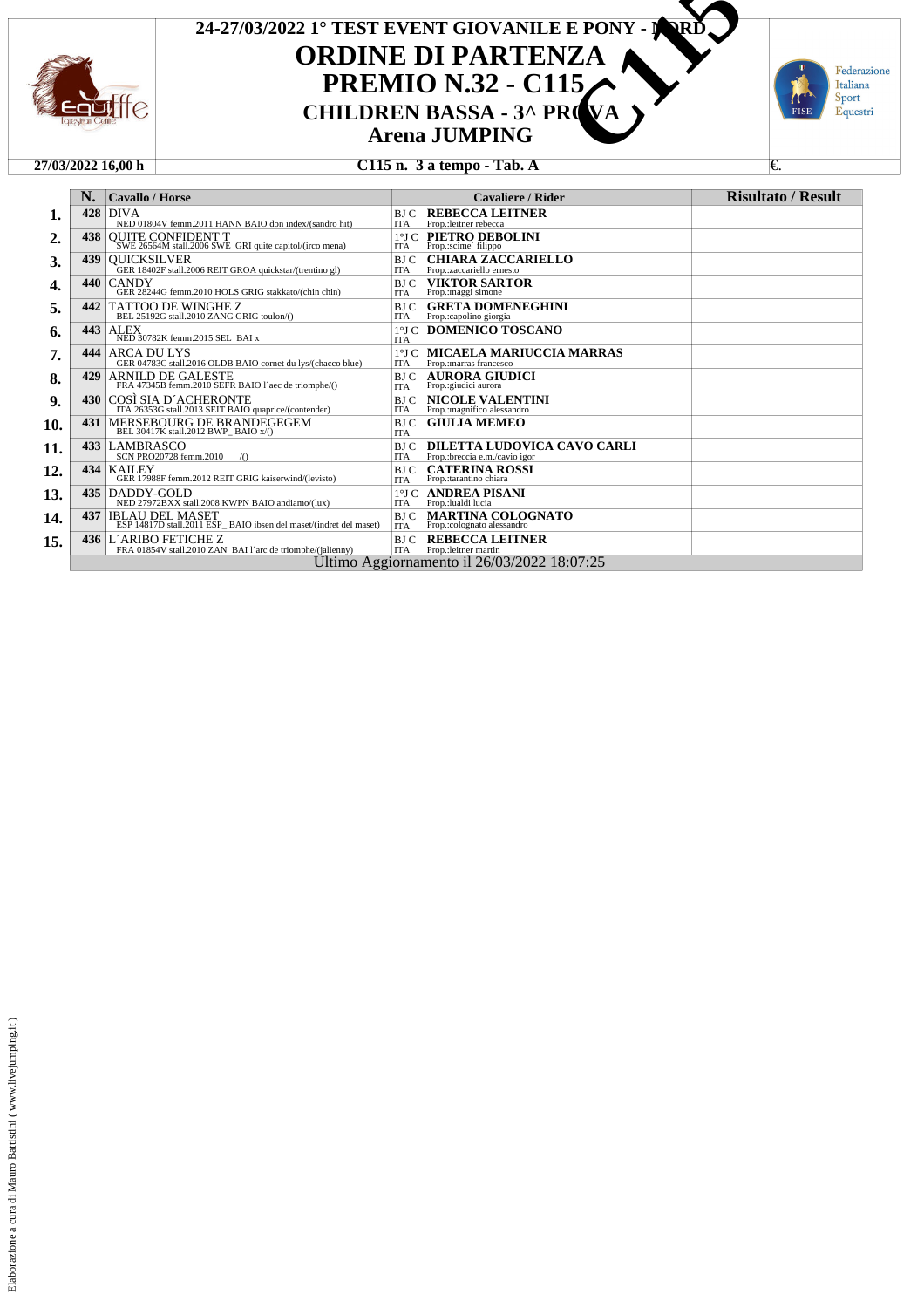

## **ORDINE DI PARTENZA PREMIO N.33 - C140<br>JUNIOR ALTA - GRAN PREMIO -Arena EQUINOXE 24-27/03/2022 1° TEST EVENT GIOVANILE E PONY - NORD JUNIOR ALTA - GRAN PREMIO - 3. PROVABLE PONTON ALTA - GRAN PREMIO - 3. PROVA**<br> **C140**<br> **C140 C140 C140 C140 C140 C140 C140 C140 C140 C140 C140 C140 C140 C140 C140 C140 C140 C140 C140**



#### **27/03/2022 12,30 h C140 n. 8 a due manches - Tab. A** €.

|            | N.         | <b>Cavallo</b> / Horse                                                                                                                                                          |                               | Cavaliere / Rider                                                             | <b>Risultato / Result</b> |
|------------|------------|---------------------------------------------------------------------------------------------------------------------------------------------------------------------------------|-------------------------------|-------------------------------------------------------------------------------|---------------------------|
| ı.         | 141        | <b>OUASI LORD Z</b>                                                                                                                                                             |                               | 2°J J EMANUELA DOMENICHINI                                                    |                           |
| 2.         | 131        | BEL 04085R stall.2010 ZANG BSCU quasimodo z/(lord)<br>ACTIONMAKER Z                                                                                                             | ITA<br>$2^{\circ}$ JJ         | Prop.: domenichini emanuela<br><b>MANUELA PICCOLO</b>                         |                           |
| 3.         | <b>130</b> | BEL 27660M stall.2012 ZANG BAIO action breaker/(carolus i)<br>CONTINO ST GHYVAN Z                                                                                               | ITA<br>$2^{\circ}$ J J        | Prop.:piccolo manuela<br><b>LORIS LO MUTO</b>                                 |                           |
| 4.         | 118        | BEL 30486K stall.2008 ZANG BAIO x/()<br><b>CAFEINE DES ROCHES</b>                                                                                                               | <b>ITA</b><br>$2^{\circ}$ J J | <b>FRANCESCA RIPAMONTI</b>                                                    |                           |
| 5.         | 138        | FRA 48377B femm.2012 SEFR SAUR robin du vinebus/()<br><b>OUARRYCREST REFLECTION</b>                                                                                             | ITA<br>$2^{\circ}$ J J        | Prop.: ripamonti paolo enrico aldo<br><b>ZOE LIA</b>                          |                           |
| 6.         | 202        | IRL 48047B stall.2009 IRS_BAIO clover echo/(cavalier royale)<br>CARPINETI AUTO SITTA                                                                                            | ITA<br>$2^{\circ}$ J J        | Prop.:lia andrea<br><b>GIULIA PIZZOCARO</b>                                   |                           |
| 7.         | 105        | CZE 14285F stall.2008 CZWB SAUR cassini ii/(chambertin)<br><b>RENKUM DELAWARE</b>                                                                                               | <b>ITA</b><br>$2^{\circ}$ J J | Prop.:zaraffi simone<br><b>DAVIDE VITALE</b>                                  |                           |
| 8.         | <b>110</b> | GBR 23695G stall.2007 PUIN BAIO renkum jack dane/()<br><b>BELLAMMODO</b>                                                                                                        | ITA<br>$2^{\circ}$ J J        | Prop.:calligaris maurizio<br><b>TOBIA LORUSSO</b>                             |                           |
| 9.         | 106        | GER 16581F femm.2012 WEST BAIO balous bellini/(lancer iii)<br>RATIA DEL CASTEGNO                                                                                                | ITA<br>$2^{\circ}$ J J        | Prop.: carrara donatella<br><b>MORGANA SANTINI</b>                            |                           |
| 10.        | 112        | ITA 05941H femm.2011 SEIT BAIO lusso del castegno/(stakkato)<br><b>BABETTE DE FANIX</b>                                                                                         | ITA<br>2°JJ                   | Prop.:esposito carmine<br><b>LORENZO PATRESE</b>                              |                           |
| 11.        | <b>120</b> | FRA 09645D femm.2011 SEFR MORE diamant de semilly/(rivage du poncel)<br>CHICAGO DU TERTRE                                                                                       | <b>ITA</b><br>2°JJ            | Prop.:patrese lorenzo<br><b>CECILIA BOSSI</b>                                 |                           |
| 12.        | 136        | FRA 21343A stall.2012 SEFR BAIO fidelio du donjon/(air jordan)<br>LOLLY POP VAN HET EIKENHOF                                                                                    | <b>ITA</b><br>2°JJ            | Prop.: mf horse sport srl<br><b>NICCOLO' PAOLONI</b>                          |                           |
| 13.        | 148        | BEL 27324K femm.2011 BWP_BAIO triomphe de riverland/(quintus d'09)<br>DAKOTA VAN SCHUTTERSHOF                                                                                   | ITA<br>$2^{\circ}$ J J        | Prop.:salvo antonio<br><b>MARTINA SCHIRINZI</b>                               |                           |
| 14.        | 143        | BEL 33093BXX femm.2009 SEBE BAIO ustinov/(kashmir van schuttershof)<br><b>CALINDRA FZ</b>                                                                                       | ITA<br>2°JJ                   | Prop.:schirinzi martina<br><b>CECILIA FERRARI</b>                             |                           |
| 15.        | 115        | ITA 25952G femm.2013 SEIT GRIG calido/(indoctro)<br><b>CORAZON</b>                                                                                                              | <b>ITA</b><br>2°JJ            | Prop.:volpe giovanni<br><b>JENNIFER GRUMO</b>                                 |                           |
| 16.        | 116        | GER 11552E stall.2007 HOLS GRIG cassini i/(lansing)<br>RAHMANNSHOF'S DON DOLLAR<br>GER 28245BXX stall.2004 HOLS BAIO dollar d.mur./(lord incipit)                               | ITA<br>$2^{\circ}$ J J        | Prop.:zarro maria<br>LUDOVICA MERCANTI                                        |                           |
| 17.        | 152        | HALOUBET HITCHCOCK                                                                                                                                                              | ITA<br>2°JJ                   | Prop.:barberini allestimenti srl<br>TOMMASO LUIGI VINCENZO QUAGLIANA          |                           |
| 18.        | 128        | BEL 29402K stall.2007 BWP_GRIG x/()<br><b>OUICK STEP 8</b>                                                                                                                      | ITA<br>2°JJ                   | <b>MARCO SALVATORE FRANCO</b>                                                 |                           |
| 19.        | <b>150</b> | GER 27440M stall.2005 HOLS BAIO quantum/(lacapo)<br>LALLANOVAK                                                                                                                  | <b>ITA</b><br>2°JJ            | Prop.:franco marco salvatore<br><b>CATERINA VANNI</b>                         |                           |
| 20.        | 154        | ITA 04106I femm.2010 SEIT GRIG lohengrin di villa emilia/(darco)                                                                                                                | ITA<br>2°JJ                   | Prop.:corsi jessica<br><b>GIORGIA RIVA</b>                                    |                           |
| 21.        | 134        | $\frac{\rm ALASKA\ DU\ BARY}{\rm FRA\ 33377BXX\  \, stall.2010\  \, SEFR\  \, GRIG\  \, kalaska\  \, de\  \, semilly/(corrado\  \, ii)}$<br><b>BARON D'AVENTURE</b>             | <b>ITA</b><br>$2^{\circ}$ J J | Prop.:riva giorgia<br><b>TOMMASO ARRICCA</b>                                  |                           |
| 22.        | 117        | FRA 30594G stall.2011 SEFR BSCU diamant de semilly/()<br><b>SANSONETTO</b>                                                                                                      | ITA<br>2°JJ                   | Prop.:arricca tommaso<br><b>VALENTINA CARLINO</b>                             |                           |
| 23.        | 108        | ITA 30777BXX stall.2011 SEIT BAIO lakota/(avenir)<br><b>ERINUS</b>                                                                                                              | <b>ITA</b><br>2°JJ            | Prop.:carlino valentina<br><b>VALERIO IELAPI</b>                              |                           |
| 24.        | 122        | NED 26907M stall.2009 KWPN BAIO ukato/(herrannus)                                                                                                                               | ITA<br>$2^{\circ}$ J J        | Prop.:sciuto benedetto<br><b>TOMMASO FRIGO</b>                                |                           |
| 25.        | 104        | $\begin{array}{ l l } \hline \text{PISTOL PETE 111 Z} \\ \hline \text{BEL 31634BXX stall.2011 ZANG GRIG plot blue/(cassini i)} \\\hline \end{array}$<br><b>OLIVER TWIST BAY</b> | ITA<br>$2^{\circ}$ J J        | Prop.:maffeis massimo<br><b>MANUELA PICCOLO</b>                               |                           |
| 26.        | 103        | ITA 28066T stall.2007 SEIT GRIG come on/()<br><b>COLI</b>                                                                                                                       | ITA<br>2°JJ                   | Prop.: maggio vizzini graziella<br><b>LORIS LO MUTO</b>                       |                           |
| 27.        | 126        | GER 28426T stall.2006 HOLS BAIO colman/(landgraf i)<br>ZANTA Z                                                                                                                  | ITA<br>$2^{\circ}$ J J        | Prop.: j.r.g.t. d.o.o. jumping riding g. team<br>LUDOVICA LO BOSCO            |                           |
| 28.        | 145        | BEL 29815K femm.2010 SEBE BAIO x/()<br>CANANI S                                                                                                                                 | ITA<br>$2^{\circ}$ J J        | <b>GIULIA PIZZOCARO</b>                                                       |                           |
| 29.        | 124        | GER 48147B stall.2008 FN_ SAUR chacco blue/()<br><b>EXCUSE ME</b>                                                                                                               | ITA<br>$2^{\circ}$ J J        | Prop.: fidia farmaceutici spa<br><b>GIORGIA D'ANGELO</b>                      |                           |
|            | <b>125</b> | NED 33425BXX femm.2009 KWPN BAIO mr. blue/(heartbreaker)<br> NABAB´S GIRL JH Z                                                                                                  | ITA<br>2°JJ                   | Prop.: leone vincenzo<br><b>SAMUELE DAL CANTO</b>                             |                           |
| 30.        | 133        | BEL 18293F femm.2008 ZANG BAIO nabab de reve/(ramiro z)<br>CANDY CAT JT Z                                                                                                       | ITA<br>$2^{\circ}$ J J        | Prop.:panicucci sandra<br><b>MORGANA SANTINI</b>                              |                           |
| 31.        | 140        | BEL 16261F femm.2011 ZANG BAIO cardento/(heartbreaker)<br><b>TOUMAI DE WILL</b>                                                                                                 | ITA<br>$2^{\circ}$ J J        | Prop.:santini diletta<br><b>DAVIDE APPIANI</b>                                |                           |
| 32.        | 119        | FRA 34554BXX stall.2007 SEFR BAIO marlou des etisses/(bearn ii)<br>S.M. OSCA CH                                                                                                 | <b>ITA</b><br>$2^{\circ}$ J J | Prop.: luison trade s.a.s. di rossoni luigi e c.<br><b>FEDERICA RIPAMONTI</b> |                           |
| 33.<br>34. | 139        | SUI 46965B femm.2009 SSVI SAUR ogano sitte/()<br><b>GENTLEMAN-H</b>                                                                                                             | ITA<br>$2^{\circ}$ J J        | Prop.: peviani elena cristina antonia<br><b>LORENZO PATRESE</b>               |                           |
| 35.        | 144        | NED 13880D stall.2011 KWPN SAUR tangelo van de zuuthoeve/(indoctro)<br><b>CLARISSE</b>                                                                                          | ITA<br>$2^{\circ}$ J J        | Prop.:patrese lorenzo<br><b>GIULIA GATTI BARDELLI</b>                         |                           |
| 36.        | 132        | GER 33220BXX femm.2010 HOLS GRIG clearway/(limbus)<br>URZO D'ISO                                                                                                                | ITA<br>$2^{\circ}$ J J        | Prop.:sgh srl<br><b>DAVIDE VITALE</b>                                         |                           |
| 37.        | 177        | FRA 48558B stall.2008 SEFR SAUR number one d'iso/(viking d'oria)<br>DANCER VAN DE HELLE                                                                                         | <b>ITA</b><br>$2^{\circ}$ J J | Prop.:vitale oliver<br><b>FRANCESCA RIPAMONTI</b>                             |                           |
| 38.        | 153        | BEL 30750K stall.2009 SEL GRI x<br><b>ABERDEEN 34</b>                                                                                                                           | ITA<br>$2^{\circ}$ J J        | <b>MARTINA FERRARI</b>                                                        |                           |
| 39.        | 123        | GER 46985B stall.2006 OLDB BAIO araconit/(feuerwerk)<br>ROMANO DU SOULAIRE                                                                                                      | ITA<br>$2^{\circ}$ J J        | Prop.:azzola alessia<br><b>GIULIA ROSSI</b>                                   |                           |
| 40.        | 137        | FRA 03935C stall.2005 SEFR BAIO helios de la cour ii/(echogene latour)ITA<br><b>CONTE FERRARI</b>                                                                               | 2°JJ                          | Prop.:linari corrado<br><b>TOBIA LORUSSO</b>                                  |                           |
| 41.        | 101        | GER 17132F stall.2009 WEST BAIO contello/(polydor)<br>KAIJIN DEI FOLLETTI                                                                                                       | ITA<br>$2^{\circ}$ J J        | Prop.:ap sporthorses s.a.s<br><b>MARCO SALVATORE FRANCO</b>                   |                           |
| 42.        | 151        | ITA 27121M stall.2013 SEIT BAIO kashmir van schuttershof/(toulon)                                                                                                               | ITA<br>$2^{\circ}$ J J        | Prop.:sciuto annita<br><b>GRETA LEPRATTI</b>                                  |                           |
| 43.        | 149        | MERCY VAN'T RUYTERSHOF<br>BEL 20754A stall.2012 BWP_BAIO arko/(bamako de muze)<br>DOUGLAS III                                                                                   | ITA<br>$2^{\circ}$ J J        | Prop.: lepratti gianluca<br><b>RUBENS CANNELLA</b>                            |                           |
| 44.        | 111        | NED 34238BXX stall.2008 KWPN SAUR whistler/(narcos ii)<br>LIZABELLA                                                                                                             | ITA<br>$2^{\circ}$ JJ         | Prop.:d.f. produzioni sas di capponi diego<br>ZOE LIA                         |                           |
|            |            | GER 45911B femm.2010 OLDB BAIO lordanos/(landadel)                                                                                                                              | <b>ITA</b>                    | Prop.:lia andrea<br>Ultimo Aggiornamento il 26/03/2022 18:21:20               |                           |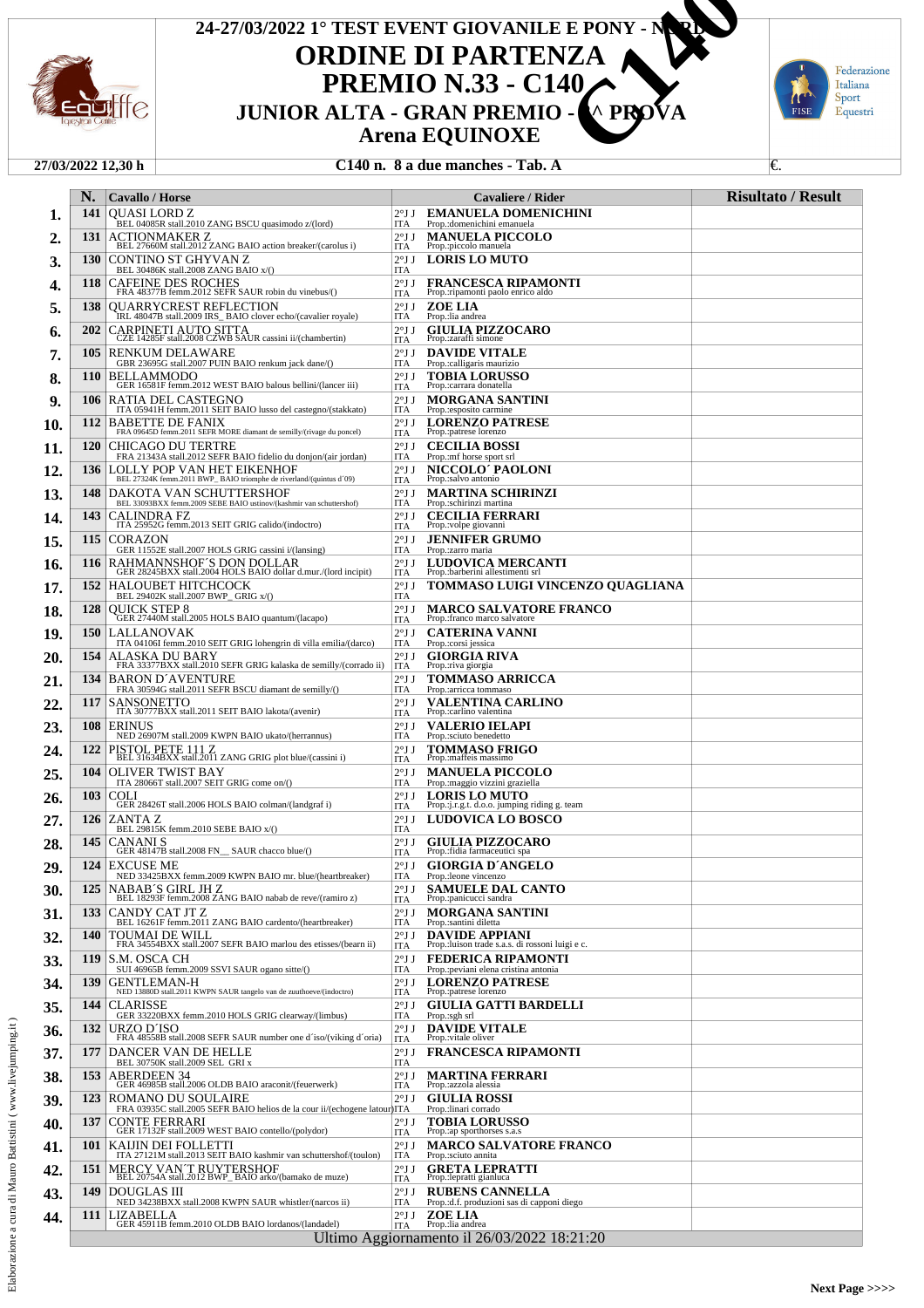|  |  | Prix N.33 - C140 Pag.2 |  |
|--|--|------------------------|--|
|  |  |                        |  |

|     | Cavallo / Horse                                                                 | <b>Cavaliere / Rider</b>                                            | <b>Risultato / Result</b> |
|-----|---------------------------------------------------------------------------------|---------------------------------------------------------------------|---------------------------|
| 45. | 146   LEO LIONNI<br>GER 26906G stall.2012 WEST BAIO lordanos/(elite lancer iii) | VERONICA CARTA<br><b>ITA</b><br>Prop.:carta veronica                |                           |
| 46. | 129 EDELVONA<br>NED 17222A femm.2009 KWPN BSCU diarado/(voltaire)               | SYRIA MARA STELLA CARNIO<br>Prop.: az. agr. ma. vi - macchi ornella |                           |
| 47. | 109 BIBANTA<br>NED 24157G femm.2006 KWPN BAIO donkerbruin/(cantos)              | NICCOLO' PAOLONI<br>Prop.:paoloni roberto<br>ITA                    |                           |
|     |                                                                                 | Ultimo Aggiornamento il 26/03/2022 18:21:20                         |                           |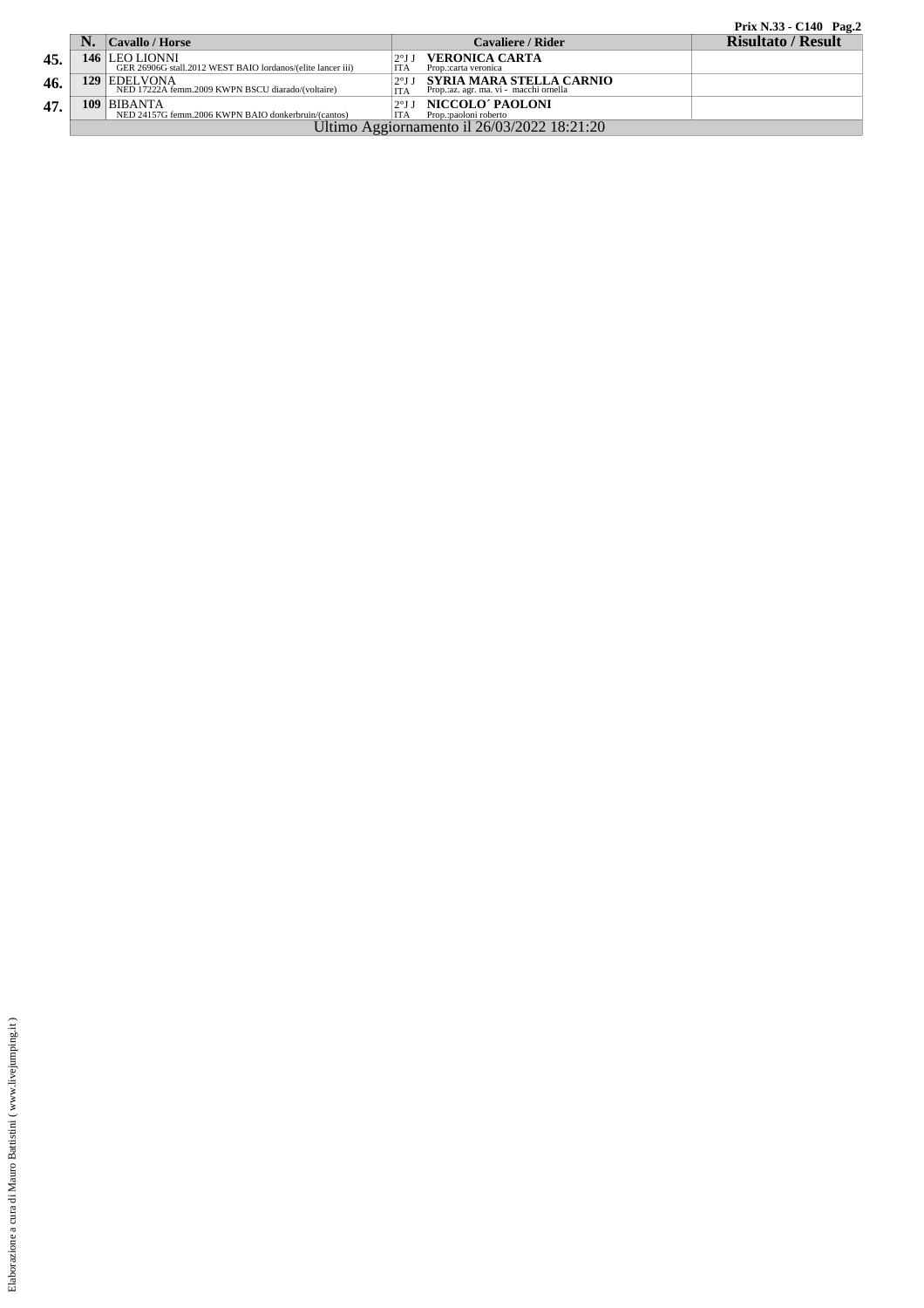

## **ORDINE DI PARTENZA PREMIO N.35 - C150<br>YOUNG RIDER ALTA - GRAN PREMIO - 3/ PROVA Arena EQUINOXE** 24-27/03/2022 1° TEST EVENT GIOVANILE E PONY - **NORD PARTENZA**<br> **YOUNG RIDER ALTA - GRAN PREMIQ - 3^ PROVA**<br> **C150**<br> **YOUNG RIDER ALTA - GRAN PREMIQ - 3^ PROVA**<br> **C150** n. 8 a due manches - Tab. A



#### **27/03/2022 16,00 h C150 n. 8 a due manches - Tab. A** €.

|     | N.  | <b>Cavallo / Horse</b>                                                                              |                             | Cavaliere / Rider                                                       | <b>Risultato / Result</b> |
|-----|-----|-----------------------------------------------------------------------------------------------------|-----------------------------|-------------------------------------------------------------------------|---------------------------|
| ı.  | 270 | <b>EVENZO</b><br>NED 15604E stall.2009 KWPN BAIO diarado/(colander)                                 | $2^{\circ}$ Y<br><b>ITA</b> | <b>MARTINA SIMONI</b><br>Prop.: di santo tiziana                        |                           |
| 2.  | 285 | EVITASON VAN'T PARADIJS<br>BEL 13569D stall.2010 SEBE SAUR figo de muze/(quick lauro z)             | $2^{\circ}$ Y<br><b>ITA</b> | <b>RICCARDO GUZZO</b><br>Prop.:corte moline s.r.l.                      |                           |
| 3.  | 275 | MILLAIS<br>BEL 29266K stall.2012 SEBE GRIG x/()                                                     | $2^{\circ}$ Y<br><b>ITA</b> | <b>EDOARDO LUCCI</b>                                                    |                           |
| 4.  | 274 | <b>DIEGO DEAL</b><br>GBR 35012BXX stall.2010 AES_SAUR diego forever/(so factual)                    | $2^{\circ}$ Y<br><b>ITA</b> | <b>MARTINA LAIN</b><br>Prop.:lain martina                               |                           |
| 5.  | 155 | FLYING-SAM<br>NED 29190T femm.2010 KWPN BAIO baltic vdl/(indorado)                                  | $2^{\circ}$ Y<br><b>ITA</b> | <b>MARTINA GURRIERI</b>                                                 |                           |
| 6.  | 277 | <i><b>INSPIRATION</b></i><br>NED 30621K stall.2013 KWPN BAIO x/()                                   | $2^{\circ}$ Y               | Prop.: j.r.g.t. d.o.o. jumping riding g. team<br><b>CARLO SPAGGIARI</b> |                           |
| 7.  | 453 | <b>STANABIS</b>                                                                                     | <b>ITA</b><br>$2^{\circ}$ Y | LUCREZIA MARIA NICOLA                                                   |                           |
| 8.  | 296 | GER 46893B stall.2012 OLDB GRIG stakkatol/()<br><b>EMISANTOS</b>                                    | <b>ITA</b><br>$2^{\circ}$ Y | Prop.:nicola lucrezia maria<br><b>GIORGIO BILOTTA</b>                   |                           |
| 9.  | 297 | ITA 02601L stall.2014 SEIT GRIG emilion/(casantos)<br><b>BIJOUX DU ROUET</b>                        | <b>ITA</b><br>$2^{\circ}$ Y | Prop.:bilotta umberto<br><b>GABRIELE GASPARETTO</b>                     |                           |
| 10. | 292 | FRA 17705A stall.2011 SEFR BAIO messire ardent/(galoubet a)<br>ESTROSA DEL BEDESCO                  | <b>ITA</b><br>$2^{\circ}$ Y | Prop.: porporato simone<br><b>GIORGIA DE LORENZI</b>                    |                           |
| 11. | 281 | ITA 29893BXX femm.2011 SEIT BAIO eco del castegno/(corleone)<br><b>IGOR VAN 'T WANNEHOF</b>         | <b>ITA</b><br>$2^{\circ}$ Y | Prop.: alustud s.r.l.<br>FILIPPO JORDAN PAGAN GRISO                     |                           |
| 12. | 293 | BEL 32411BXX stall.2008 BWP_BAIO calato/(thunder van de zuuthoeve)<br><b>MAURICE</b>                | <b>ITA</b><br>$2^{\circ}$ Y | Prop.: ripamonti paolo enrico aldo<br><b>LORENZO BARBADORO</b>          |                           |
| 13. | 287 | BEL 17353E stall.2012 BEL_ BAIO thunder van de zuuthoeve/(eros platiere)<br><b>BLOOM OF SEMILLY</b> | <b>ITA</b><br>$2^{\circ}$ Y | Prop.:jojump srl<br><b>MARGHERITA FIORELLI</b>                          |                           |
|     | 279 | FRA 33791BXX femm.2011 SEFR SAUR diamant de semilly/(cumano)<br><b>CACHGON E</b>                    | <b>ITA</b><br>$2^{\circ}$ Y | Prop.:fiorelli graziano<br><b>MARTINA SIMONI</b>                        |                           |
| 14. | 280 | SWE 30166G stall.2011 SWB_BAIO cabachon/()<br>BETTY DE VAUDIVAL                                     | <b>ITA</b><br>$2^{\circ}$ Y | Prop.:simoni martina<br><b>CHIARA COPPO</b>                             |                           |
| 15. |     | FRA 30855BXX femm.2011 SEFR SAUR old chap tame/(rosire)                                             | <b>ITA</b>                  | Prop.:coppo alessandro                                                  |                           |
| 16. | 283 | <b>BOMBAY DE BEAUFOUR</b><br>FRA 26466G femm.2011 SEFR SAUR diamant de semilly/(toulon)             | $2^{\circ}$ Y<br><b>ITA</b> | <b>SOFIA MANZETTI</b><br>Prop.:campello virginia                        |                           |
| 17. | 313 | <b>HILTON DE MEREYT</b><br>BEL 29230K stall.2007 BWP_GRIG x/()                                      | $2^{\circ}$ Y<br><b>ITA</b> | <b>SOFIA RINALDI</b>                                                    |                           |
| 18. | 284 | <b>GO HIGH DELLA BASSANELLA</b><br>GER 10696E stall.2005 HANN BAIO go on top/(laptop)               | $2^{\circ}$ Y<br><b>ITA</b> | <b>REBECCA BLANC</b><br>Prop.: cassani angela maria                     |                           |
| 19. | 291 | MONTANA 674<br>GER 25701G femm.2009 HANN BAIO monte bellini/()                                      | $2^{\circ}$ Y<br><b>ITA</b> | <b>ANTONINO SOTTILE</b><br>Prop.:sottile antonino                       |                           |
| 20. | 294 | <b>SISKO DE FALERE</b><br>FRA 34403BXX stall.2006 SEFR GRIG jadis de toscane/(le tot de semilly)    | $2^{\circ}$ Y<br><b>ITA</b> | <b>ANGELICA MARINELLI</b><br>Prop.: filippini barbara                   |                           |
| 21. | 282 | NEBBIA DELLE SCHIAVE<br>ITA 23959G femm.2011 SEIT GRIG calido/()                                    | $2^{\circ}$ Y<br><b>ITA</b> | <b>ELENA DATTI</b><br>Prop.:simoncini stefano                           |                           |
| 22. | 271 | ULTIME DU PARADIS<br>FRA 09484D stall.2008 SEFR BAIO eurocommerce berlin/(apache d'adries)          | $2^{\circ}$ Y<br><b>ITA</b> | <b>RICCARDO GUZZO</b><br>Prop.:corte moline s.r.l.                      |                           |
| 23. | 298 | ULTRA STAR DE SAVIGNY<br>FRA 47769B stall.2008 AAF BDOR quick star/()                               | $2^{\circ}$ Y<br><b>ITA</b> | <b>GAIA RIVA</b><br>Prop.: azienda agricola il campo e c snc            |                           |
| 24. | 295 | $\frac{\text{CASTOR VH MOLENHOF Z}}{\text{BEL 29565T stall.2007 ZANG BAIO catoki/(richebourg)}}$    | $2^{\circ}$ Y<br><b>ITA</b> | <b>MARTINA GURRIERI</b><br>Prop.:j.r.g.t. d.o.o. jumping riding g. team |                           |
| 25. | 289 | <b>IGOR VL</b><br>NED 46760B stall.2013 KWPN GRIG modesto/()                                        | $2^{\circ}$ Y<br><b>ITA</b> | <b>MARTINA LAIN</b><br>Prop.:mg equisport                               |                           |
| 26. | 451 | <b>CENTACCO</b><br>SCN 29248K stall.2014 OLDB BAIO x/()                                             | $2^{\circ}$ Y<br><b>ITA</b> | <b>CARLO SPAGGIARI</b>                                                  |                           |
| 27. | 288 | <b>DALVARO RK</b><br>NED 30601G stall.2008 KWPN SAUR calvaro z/()                                   | $2^{\circ}$ Y<br>ITA        | <b>MARTINA SIMONI</b><br>Prop.:galeon srl                               |                           |
|     |     |                                                                                                     |                             | Ultimo Aggiornamento il 26/03/2022 18:21:59                             |                           |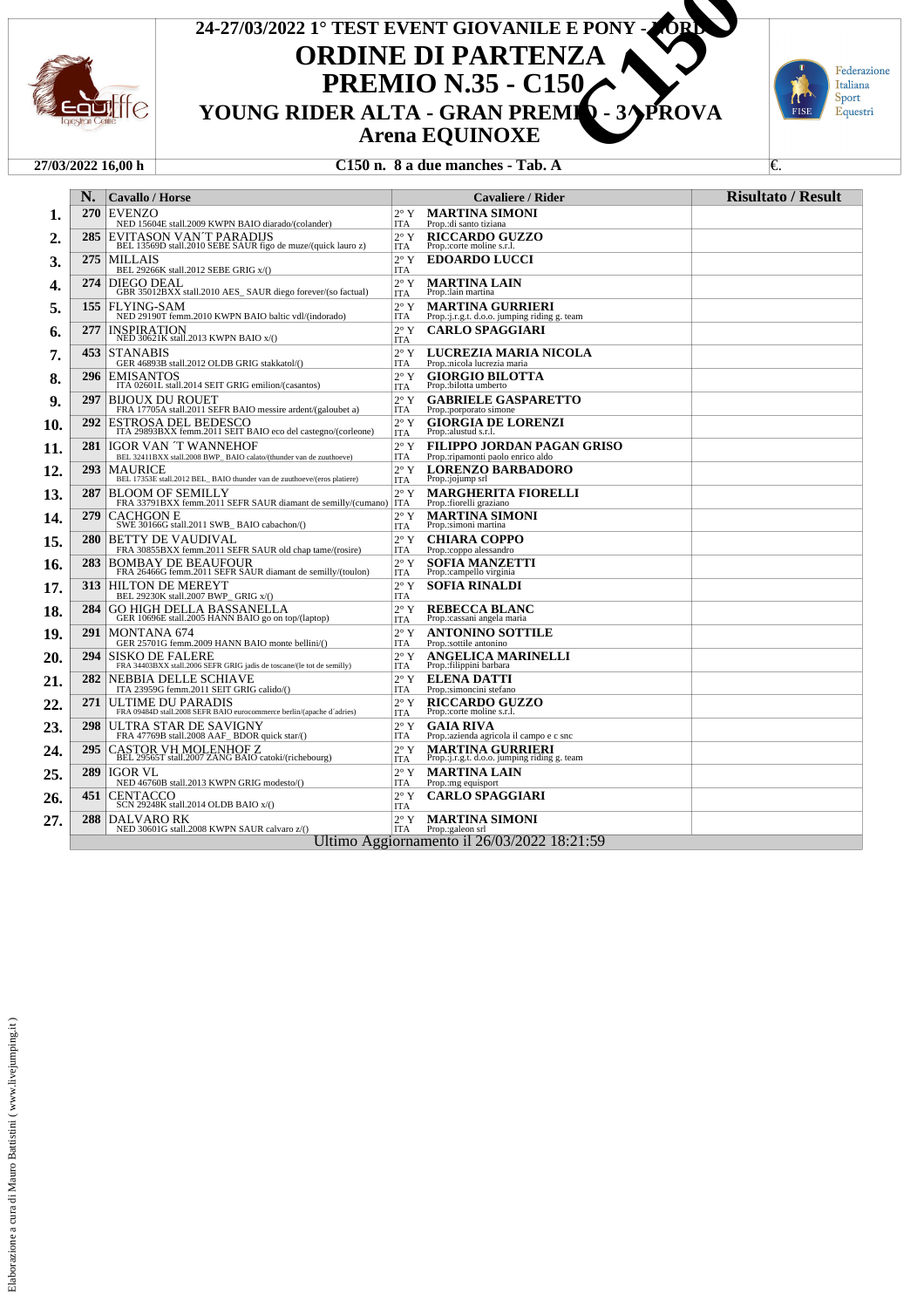

## **ORDINE DI PARTENZA PREMIO N.36 - C140**<br>YOUNG RIDER MEDIA - 3^ P OVA **Arena EQUINOXE** 24-27/03/2022 1° TEST EVENT GIOVANILE E PONY - N**OR YOUNG RIDER MEDIA - 3^ POVAN A CHARTENZA COUNG RIDER MEDIA - 3^ POVA<br>
CHARTENZA COUNG RIDER MEDIA - 3^ POVA<br>
C140 n. 3 a tempo - Tab. A**



|     |            | 27/03/2022 9.30 h      |                                                                                                                                                                                                                                                                             |                             | C140 n. 3 a tempo - Tab. A                                               | €.                        |
|-----|------------|------------------------|-----------------------------------------------------------------------------------------------------------------------------------------------------------------------------------------------------------------------------------------------------------------------------|-----------------------------|--------------------------------------------------------------------------|---------------------------|
|     |            |                        | ******                                                                                                                                                                                                                                                                      |                             | <b>CONTROLLO PASSAPORTI *******</b>                                      |                           |
|     | N.         | <b>Cavallo / Horse</b> |                                                                                                                                                                                                                                                                             |                             | Cavaliere / Rider                                                        | <b>Risultato / Result</b> |
| ı.  | 449        | <b>NAUGHTY BOY</b>     | GER 21887A stall.2014 HOLS SAUR casalito/(clearway)                                                                                                                                                                                                                         | $2^{\circ}$ Y<br><b>ITA</b> | <b>GIULIA PICOTTO</b><br>Prop.:soc.agr.il brich ss                       |                           |
| 2.  | 276        |                        | WOTAN GANDALF<br>GER 11693E stall.2007 HANN GRIG cassus/(carbid)                                                                                                                                                                                                            | $2^{\circ}$ Y<br><b>ITA</b> | <b>ANTONINO SOTTILE</b><br>Prop.:sottile antonino                        |                           |
| 3.  | 452        |                        | <b>SOUCHKA DU LYS</b><br>FRA 20414A femm.2006 SEFR BAIO calvaro/(carnute)                                                                                                                                                                                                   | $2^{\circ}$ Y<br><b>ITA</b> | <b>FRANCESCA MODAFFARI</b><br>Prop.: modaffari francesca                 |                           |
| 4.  | 278        | <b>CHANDAM</b>         | ITA 16829P stall.2013 SEIT SAUR corland/(heartbreaker)                                                                                                                                                                                                                      | $2^{\circ}$ Y<br><b>ITA</b> | YANNICK GUILLON XENARD<br>Prop.: dujeux laetitia isabelle                |                           |
| 5.  | <b>290</b> | CARIZMA                | SWE 29277K femm.2011 SCON GRIG x/()                                                                                                                                                                                                                                         | $2^{\circ}$ Y<br><b>ITA</b> | <b>EDOARDO LUCCI</b>                                                     |                           |
| 6.  | 470        |                        | $\label{eq:JB} \begin{array}{ll} \textbf{J}\ \textbf{B}\ \textbf{VAN}\ \textbf{DE}\ \textbf{DOORNHAAG}\\ \textbf{BEL 25227K}\ \text{stall.2009}\ \textbf{SEBE}\ \textbf{SAUR}\ \text{kashmir}\ \text{van}\ \text{schuttershof/(lys}\ \text{de}\ \text{darmen}) \end{array}$ | $2^{\circ}$ Y<br><b>ITA</b> | MILLA LOU JANY POLIZZI<br>Prop.:balconi maurizio                         |                           |
| 7.  | 471        | <b>PERSELYS</b>        | GER 48607B stall.2008 OLDB GRIG caspar(eurocommerce berlin)/(concorde)                                                                                                                                                                                                      | $2^{\circ}$ Y<br><b>ITA</b> | NINA MARIA POZZI<br>Prop.:nam srl                                        |                           |
| 8.  | 472        | DIABLO Z               | BEL 28856T stall.2012 ZANG SAUR diamant de semilly/(indoctro)                                                                                                                                                                                                               | $2^{\circ}$ Y<br><b>ITA</b> | <b>MARTINA GURRIERI</b><br>Prop.: j.r.g.t. d.o.o. jumping riding g. team |                           |
| 9.  | 473        | <b>GAVITA V</b>        | NED 27133G femm.2011 KWPN SAUR zirocco blue vdl/(franch buffet) ITA                                                                                                                                                                                                         | $2^{\circ}$ Y               | <b>GIORGIO BILOTTA</b><br>Prop.:palombini maria stefania                 |                           |
| 10. | 474        |                        | CASTOR DU TEMPLE<br>FRA 46468B stall.2012 SEFR BAIO uzi/(tourlouroux)                                                                                                                                                                                                       | $2^{\circ}$ Y<br><b>ITA</b> | <b>GAIA BONTEMPELLI</b><br>Prop.:riders srl                              |                           |
| 11. | 286        | CSF MR KROON           | IRL 45846B stall.2009 IRS GRIG kroongraaf/(cavalier royale)                                                                                                                                                                                                                 | $2^{\circ}$ Y<br><b>ITA</b> | <b>CECILIA DI FULVIO</b><br>Prop.: flyng horses asd                      |                           |
| 12. | 454        | <b>DESTINY UTAH</b>    | NED 14114D femm.2008 KWPN BAIO numero uno/(pacific)                                                                                                                                                                                                                         | $2^{\circ}$ Y<br><b>ITA</b> | <b>RICCARDO GUZZO</b><br>Prop.:rigotti paolo                             |                           |
| 13. | 455        |                        | <b>FINESSE GOLD B</b><br>NED 31611BXX femm.2010 KWPN BAIO indorado/(lupicor)                                                                                                                                                                                                | $2^{\circ}$ Y<br><b>ITA</b> | <b>VIOLA GARGIULO</b><br>Prop.: gargiulo viola                           |                           |
| 14. | 456        |                        | FLORENZO V/H KLAVERTJE VIER<br>BEL 23284G stall.2005 BEL_BAIO querl ybet hero/()                                                                                                                                                                                            | $2^{\circ}$ Y<br><b>ITA</b> | <b>SOFIA LONGO</b><br>Prop.: equi impex s.r.l.                           |                           |
| 15. | 458        |                        | <b>CARAT D'HELBY</b><br>FRA 22145A stall.2012 SEFR SAUR gerfaut d'helby/()                                                                                                                                                                                                  | $2^{\circ}$ Y<br><b>ITA</b> | <b>GIULIA PORTA</b><br>Prop.:porta giulia                                |                           |
| 16. | 459        |                        | <b>BALKAN DU VILLON</b><br>FRA 34210BXX stall.2011 SEFR SAUR nabab de reve/(diaman de l'abbaye)                                                                                                                                                                             | $2^{\circ}$ Y<br><b>ITA</b> | <b>MARIA VITTORIA MORELLI</b><br>Prop.:teco giulia                       |                           |
| 17. | 461        |                        | UZO OF GREENHILL Z<br>BEL 13608D stall.2010 ZANG BAIO ustinov/(caretino)                                                                                                                                                                                                    | $2^{\circ}$ Y<br><b>ITA</b> | <b>GIOVANNI CENI</b><br>Prop.: rossi michela                             |                           |
| 18. | 464        |                        | CHACULORD PS<br>GER 30752K stall.2011 HANN BAIO x/()                                                                                                                                                                                                                        | $2^{\circ}$ Y<br><b>ITA</b> | <b>CARLO SPAGGIARI</b>                                                   |                           |
| 19. | 466        | <b>STAKKASBLUE</b>     | GER 22254A stall.2012 OLDB GRIG stakkato/(chacco-blue)                                                                                                                                                                                                                      | $2^{\circ}$ Y<br><b>ITA</b> | LUCREZIA MARIA NICOLA<br>Prop.:spring stal srl                           |                           |
| 20. | 467        | <b>FALANITA</b>        | NED 29296K femm.2010 KWPN SAUR x/()                                                                                                                                                                                                                                         | $2^{\circ}$ Y<br><b>ITA</b> | <b>SOFIA MANZETTI</b>                                                    |                           |
| 21. | 468        |                        | DARK LADY DELLA BASSANELLA<br>ITA 31494BXX femm.2010 HANN BAIO diarado/(contendro i)                                                                                                                                                                                        | $2^{\circ}$ Y<br><b>ITA</b> | <b>REBECCA BLANC</b><br>Prop.:az. agr. cascina bassanella                |                           |
| 22. | 462        |                        | $\begin{array}{c} \text{ARMANI Z} \\ \text{BEL 22043A stall.2013 ZANG BAIO asca z/(fortuin z)} \end{array}$                                                                                                                                                                 | $2^{\circ}$ Y<br><b>ITA</b> | <b>GIULIA PICOTTO</b><br>Prop.:soc.agr.il brich ss                       |                           |
| 23. | 465        | <b>GOLD DIGGER</b>     | NED 04651C stall.2011 KWPN BAIO nabab de reve/(cornet obolensky)   ITA                                                                                                                                                                                                      | $2^{\circ}$ Y               | <b>FRANCESCA MODAFFARI</b><br>Prop.:modaffari francesca                  |                           |
|     |            |                        |                                                                                                                                                                                                                                                                             |                             | Ultimo Aggiornamento il 26/03/2022 18:04:28                              |                           |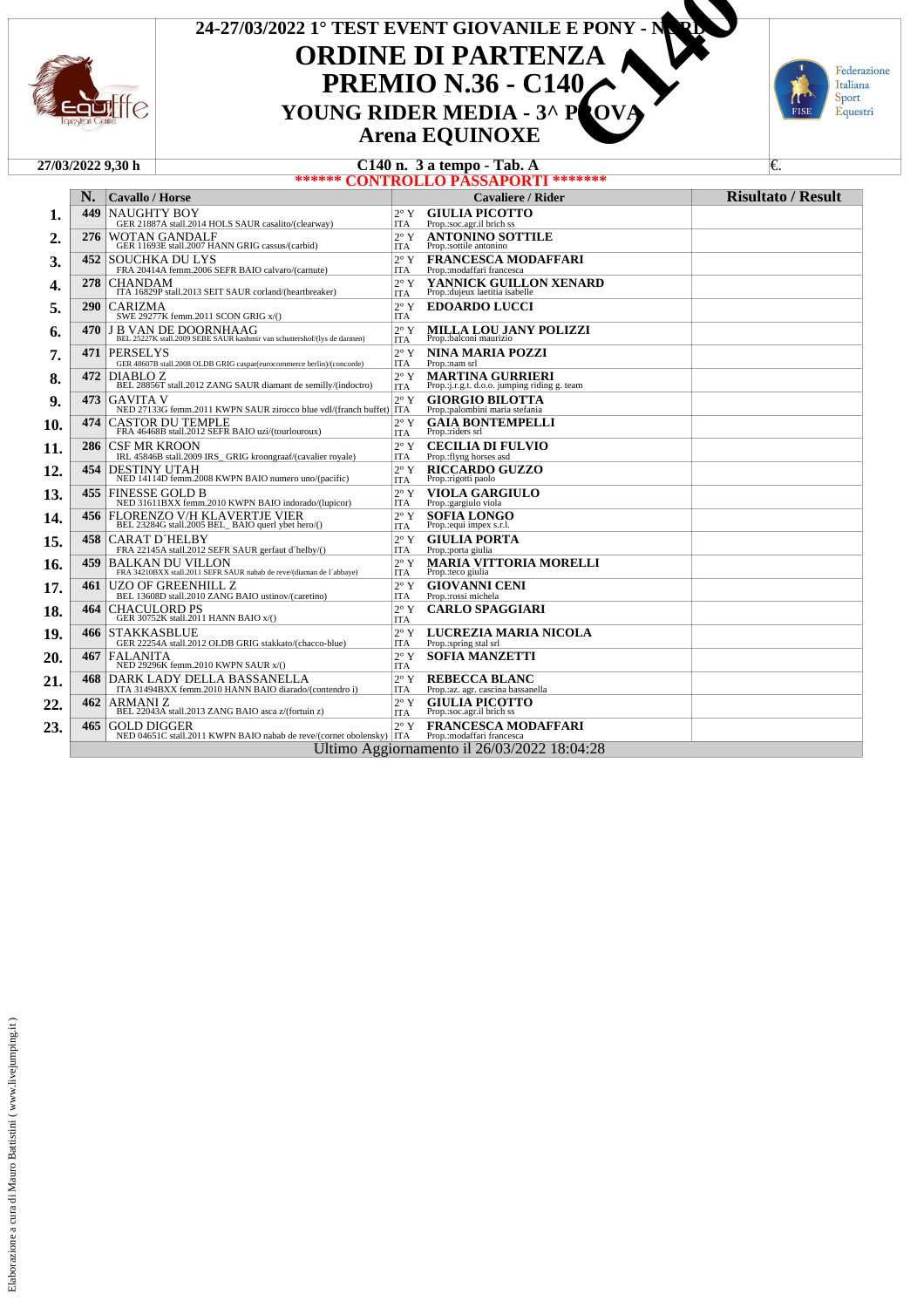

## **ORDINE DI PARTENZA PREMIO N.37 - C130**<br>YOUNG RIDER BASSA - 3^ PLOVA **Arena EQUINOXE 24-27/03/2022 1° TEST EVENT GIOVANILE E PONY - NORD YOUNG RIDER BASSA - 3^ PLANTER CHARGE CONSERVANT CONSUMER BASSA - 3^ PLANTER BASSA - 3^ PLANTER CHARGE CHARGE CHARGE CHARGE CHARGE CHARGE CHARGE CHARGE CHARGE CHARGE CHARGE CHARGE CHARGE CHARGE CHARGE CHARGE CHARGE CHARGE**



#### **27/03/2022 11,00 h C130 n. 3 a tempo - Tab. A** €.

|     | N.         | <b>Cavallo / Horse</b>                                                                                                                                                            |                             | <b>Cavaliere / Rider</b>                                               | <b>Risultato / Result</b> |
|-----|------------|-----------------------------------------------------------------------------------------------------------------------------------------------------------------------------------|-----------------------------|------------------------------------------------------------------------|---------------------------|
| 1.  | 323        | ON MY OWN VAN'T NIEF GEEL<br>BEL 22370A stall.2014 BEL GRIG carrera vdl/()                                                                                                        | $2^{\circ}$ Y<br><b>ITA</b> | <b>MELISSA AMBROSETTI</b><br>Prop.:ambrosetti melissa                  |                           |
| 2.  | 320        | <b>COCO MADEMOISELLE</b><br>GER 19204A femm.2011 HANN BAIO clinton ii/(antaers)                                                                                                   | $1^\circ Y$<br><b>ITA</b>   | <b>CLAUDIA ANDREA LARGHI</b><br>Prop.:larghi claudia andrea            |                           |
| 3.  | 321        | <b>CHAMPION W</b><br>GER 45866B stall.2015 WEST BAIO carrera vdl/(achill - libero h)                                                                                              | $2^{\circ}$ Y<br><b>ITA</b> | LUCREZIA MARIA NICOLA<br>Prop.:zenere alessandra maria                 |                           |
| 4.  | 322        | ALVARO DU TALUS<br>FRA 34558BXX stall.2010 SEFR BAIO calvaro/(quick star)                                                                                                         | $2^{\circ}$ Y<br><b>ITA</b> | <b>NINA MARIA POZZI</b><br>Prop.:nam srl                               |                           |
| 5.  | 457        | <b>VRAI ALIA</b><br>FRA 04495C stall.2009 SEFR BAIO quint (de)/(concorde (nl))                                                                                                    | $2^{\circ}$ Y<br><b>ITA</b> | <b>CHIARA OLIVIERO</b><br>Prop.:pastorino federica                     |                           |
| 6.  | 469        | BARLEY DE BLONDEL<br>FRA 16898F stall.2011 SEL BAI harley/(luccianno)                                                                                                             | $2^{\circ}$ Y<br><b>ITA</b> | <b>GIORGIA DE LORENZI</b>                                              |                           |
| 7.  | <b>305</b> | <b>FALKO VON ROCHERATH</b><br>BEL 30387K stall.2005 BWP BAIO x/()                                                                                                                 | $1^\circ$ Y<br><b>ITA</b>   | <b>CAROLINA CATALDI</b>                                                |                           |
| 8.  | 306        | CARLOTTA SILVER<br>FRA 47875B femm.2012 SEFR BAIO kannan/()                                                                                                                       | $1^\circ Y$<br><b>ITA</b>   | <b>LUDOVICO ZENI</b><br>Prop.:z&p service s.r.l.                       |                           |
| 9.  | 307        | <b>DAVINJO</b><br>ITA 28541BXX stall.2008 KWPN BAIO numero uno/(grosso z)                                                                                                         | 1°JJ<br><b>ITA</b>          | <b>BEATRICE LEO</b><br>Prop.:bignotti federica                         |                           |
| 10. | 308        | $\label{eq:OSAKA} \begin{array}{c} \text{OSAKA} \text{ SAURA} \\ \text{ITA } 09225 \text{D} \text{ femm.2009} \text{ SEIT SAUR} \text{ cartaghena}/\text{(concorde)} \end{array}$ | $1^\circ Y$<br><b>ITA</b>   | <b>VITTORIA FACCHINETTI</b><br>Prop.:lanza luca                        |                           |
| 11. | 309        | <b>LEON</b><br>ITA 24822BXX stall.2007 SEIT BAIO dollar dela pierre (tlaloc la silla)/(royal ardent                                                                               | $1^{\circ}$ Y<br><b>ITA</b> | <b>GRETA FARINA</b><br>Prop.:az. agr. il campo e c. snc                |                           |
| 12. | 310        | <b>CEDRICK</b><br>GER 45965B stall.2011 MECK BSCU clinton ii/(ussuri xx)                                                                                                          | $1^\circ$ Y<br><b>ITA</b>   | <b>SOFIA COMPARONI</b><br>Prop.:mg equisport                           |                           |
| 13. | 311        | <b>DIATY FORTUNA</b><br>NED 35179BXX stall.2008 KWPN BAIO verdi/(silvestone)                                                                                                      | $1^{\circ} Y$<br><b>ITA</b> | <b>MARTINA BALCONI</b><br>Prop.:balconi maurizio                       |                           |
| 14. | 312        | ATHOMICA<br>ITA 31526BXX femm.2009 SEIT GRIG athletico i/(caretano z)                                                                                                             | $1^{\circ}$ Y<br><b>ITA</b> | <b>MATILDE PANNI</b><br>Prop.:europa cavalli sas di brescianini renato |                           |
| 15. | 314        | <b>TOPAZE SILVANAIS</b><br>FRA 30508BXX stall.2007 SEFR MORE diamant de semilly/(talent platiere)                                                                                 | $1^\circ Y$<br><b>ITA</b>   | VITTORIA EUGENIA GIROTTI<br>Prop.:centro ippico la camilla             |                           |
| 16. | 315        | NED 48104B stall.2014 KWPN BAIO harley vdl/()                                                                                                                                     | $1^\circ Y$<br><b>ITA</b>   | <b>GRETA GIULIA FUSARI</b><br>Prop.:fusari greta giulia                |                           |
| 17. | 316        | LOUIS D'O<br>BEL 19830A stall.2011 BWP BAIO edjaz van't merelsnest/(galoubet a) ITA                                                                                               | $1^{\circ}$ Y               | <b>BENEDETTA SIMULA</b><br>Prop.:simula benedetta                      |                           |
| 18. | 317        | <b>CROONER TAME</b><br>FRA 13490D stall.2012 SEFR BAIO conrad/(quaprice boimargot quincy)                                                                                         | $1^{\circ}$ Y<br><b>ITA</b> | PIETRO POGGI<br>Prop.:plebani paola                                    |                           |
| 19. | 318        | <b>LEJANO</b><br>GER 30548BXX stall.2004 HOLS SAUR limbus/(carthago)                                                                                                              | $1^{\circ}$ Y<br><b>ITA</b> | <b>NICOLE GOBBO</b><br>Prop.:matterhorn springen sa                    |                           |
| 20. | 319        | $\begin{array}{c} \textbf{CHARIOT 2}\\ \textbf{GER 45681B stall.2010 HANN BAIO chacco-blue/()} \end{array}$                                                                       | $1^{\circ}$ Y<br><b>ITA</b> | <b>ELENA PAGLIERANI</b><br>Prop.:valan francesca                       |                           |
| 21. | 303        | <b>MAD MAX DE LA FOLGORE</b><br>ITA 02670N stall.2005 SEIT BAIO avenir/(neoneli)                                                                                                  | $2^{\circ}$ Y<br><b>ITA</b> | <b>MELISSA AMBROSETTI</b><br>Prop.:lai angelo                          |                           |
|     |            |                                                                                                                                                                                   |                             | Ultimo Aggiornamento il 26/03/2022 18:10:41                            |                           |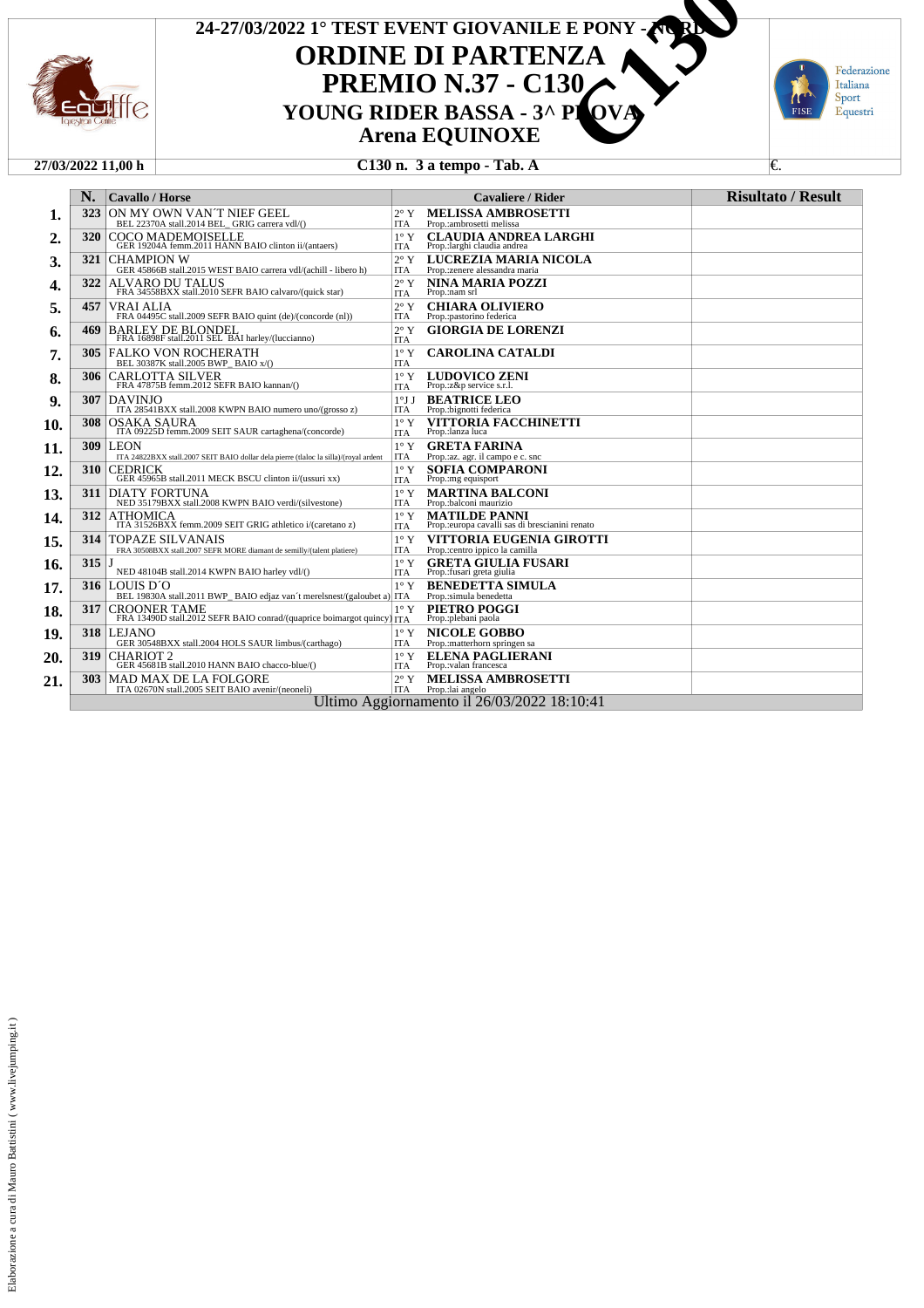

## **ORDINE DI PARTENZA PREMIO N.38 - CP125 Arena JUMPING 24-27/03/2022 1° TEST EVENT GIOVANILE E PONY - NORD** TEST EVENT GIOVANILE E PONY - M<sup>O</sup>P<br> **PONY MEDIA - 3^ PROV**<br>
Arena JUMPING<br>
CP125 n. 3 a tempo - Tab. A



### **27/03/2022 CP125 n. 3 a tempo - Tab. A ∈**

|     | N.         | <b>Cavallo / Horse</b>                                                                              |                               | Cavaliere / Rider                                                                   | <b>Risultato / Result</b> |
|-----|------------|-----------------------------------------------------------------------------------------------------|-------------------------------|-------------------------------------------------------------------------------------|---------------------------|
| 1.  | 385        | URABI DE L'AUBE<br>FRA 47545B stall.2008 PSFR BAIO baladin du fremur/()                             | $1^{\circ}$ J J<br><b>ITA</b> | EMILY D'APOLITO<br>Prop.:d'apolito emily                                            |                           |
| 2.  | 394        | <b>VENISE DES ISLOTS</b><br>FRA 46820B femm.2009 PSFR GRIG balthazar/()                             | $1^{\circ}$ J J<br><b>ITA</b> | <b>ARIANNA CAIRO</b><br>Prop.:cairo arianna                                         |                           |
| 3.  | 396        | <b>DOUDOU MERANIERE</b><br>FRA 30174K stall.2013 PSFR BAIO radja meraniere/(glen de l'aumont)   ITA |                               | <b>1°J C EVA BALLARDINI</b><br>Prop.:ballardini roberto                             |                           |
| 4.  | 397        | <b>VEVETTE ST LOISE</b><br>FRA 09643D femm.2009 PONY BAIO quabar des monceaux/(love)                | $1^{\circ}$ J J<br><b>ITA</b> | <b>LUCIE ADDESSI</b><br>Prop.:patrese lorenzo                                       |                           |
|     | 398        | AU TOP D'OMAN<br>FRA 27232G stall.2010 CONN BAIO tidii 'boy d'oman/(alricho)                        | 1°J<br><b>ITA</b>             | <b>BIANCA GUADALUPI</b><br>Prop.: guadalupi damiano                                 |                           |
| 6.  | 399        | POCEIDON DE MAI<br>FRA 33252BXX stall.2003 PONY AMAR kantje's admiraal/()                           | $1^{\circ}$ J J<br><b>ITA</b> | VIRGINIA DONEDA<br>Prop.: doneda virginia                                           |                           |
|     |            | <b>400   PIEMONT AMIRA</b><br>ITA 18415A femm.2011 PONY GRIG romantic night/()                      | 1°J<br><b>ITA</b>             | LUDOVICA CAMERLENGO<br>Prop.:associazione ippica il cavallo a dondolo               |                           |
|     | 4          | KODIAK VAN ORCHID'S<br>NED 47925B stall.2006 NRPS SAUR kanshebber/()                                | $1^{\circ}$ J J<br><b>ITA</b> | <b>ALICE GANDINI</b><br>Prop.:gandini valerio luciano                               |                           |
|     |            | <b>388 SOLE</b><br>IRL 14244D stall.2013 PONY ROAN */()                                             | <b>ITA</b>                    | <b>1°J C ALYSSA SARTOR</b><br>Prop.:sartor alyssa                                   |                           |
|     | 389        | ARLEQUIN DE LA SELUNE<br>FRA 46988B stall.2010 PONY AMAR oural des chouans/(abou kamal)             | $1^{\circ}$ J J<br><b>ITA</b> | <b>SOFIA COLOMBINI</b><br>Prop.:equipassione s.r.l.                                 |                           |
| 11. | <b>390</b> | <b>AUGHAVANNON CHEZ</b><br>IRL 13905F stall.2005 HIRP SAUR xxx/()                                   | <b>ITA</b>                    | <b>1ºLC TOMMASO COCCO</b><br>Prop.:bardelli icidio                                  |                           |
| 12. | 391        | <b>TASTY ALFIE</b><br>IRL 30418G stall.2011 CONN BAIO tasty pride/()                                | $1^{\circ}$ J C<br><b>ITA</b> | <b>SOFIA OTTAVIANI</b><br>Prop.:livigni francesca                                   |                           |
| 13. |            | <b>392 PABLO</b><br>NED 33988BXX stall.2006 NRPS BAIO -/()                                          | 1°J<br><b>ITA</b>             | <b>RACHELE CAMPANELLA</b><br>Prop.:centro ippico team sisters di balzeretti sabrina |                           |
| 14. | 393        | VAGABOND DE CAUX<br>FRA 49107B femm.2009 PON BAI nirvana v (nl)                                     | $1^{\circ}$ J J<br><b>ITA</b> | <b>EMILY D'APOLITO</b><br>Prop.:d'apolito emily                                     |                           |
| 15. | 386        | UPSA D'ELB<br>FRA 45624B femm.2008 PONY GRIG fricotin/(alfa van de fluithoek)                       | $1^{\circ}$ J J<br><b>ITA</b> | <b>ARIANNA CAIRO</b><br>Prop.:equipassione s.r.l.                                   |                           |
|     |            |                                                                                                     |                               | Ultimo Aggiornamento il 26/03/2022 15:22:31                                         |                           |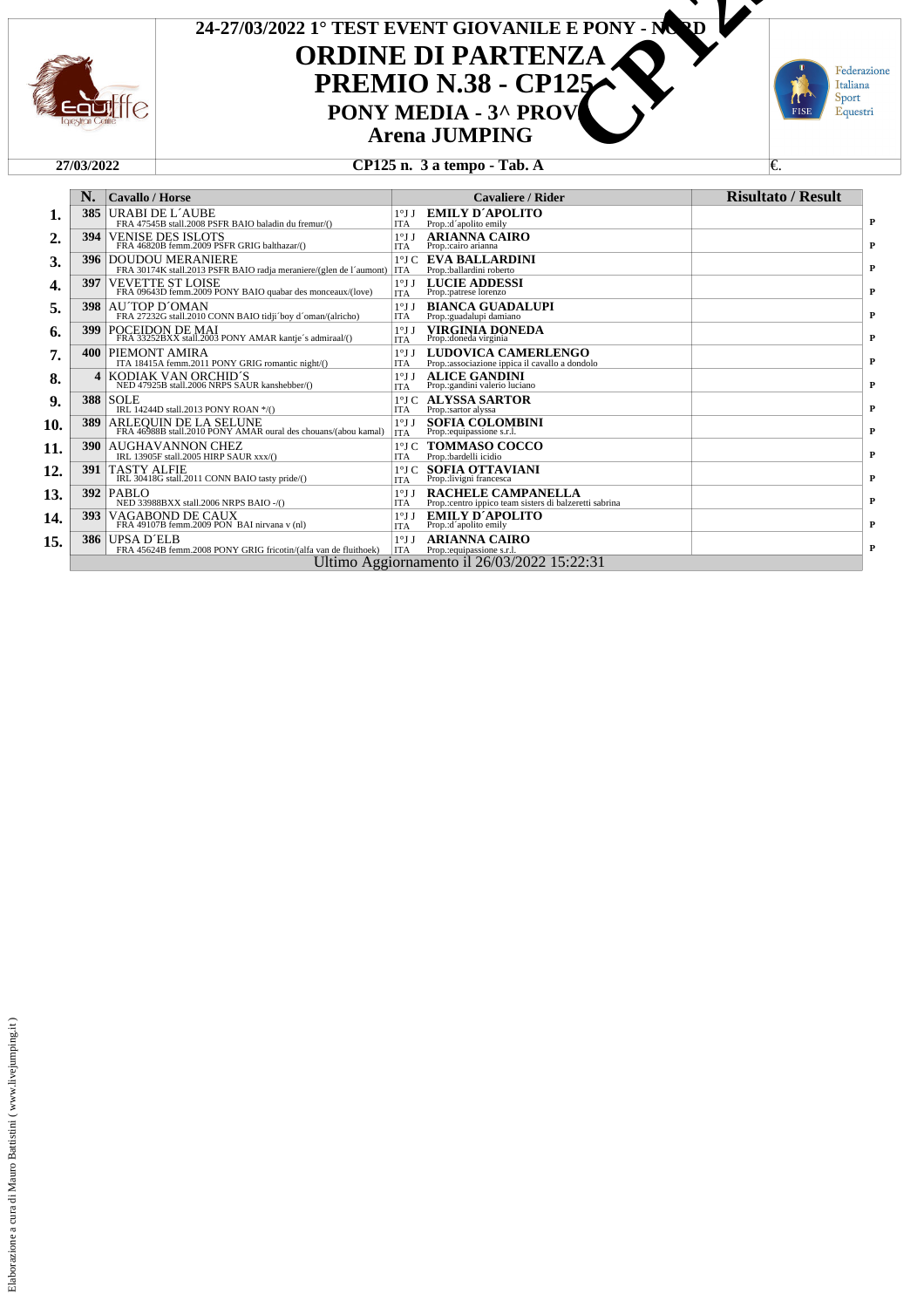



|     | N. | Cavallo / Horse                                                                                |                               | <b>Cavaliere / Rider</b>                                                     | <b>Risultato / Result</b> |
|-----|----|------------------------------------------------------------------------------------------------|-------------------------------|------------------------------------------------------------------------------|---------------------------|
| 1.  |    | 12 MANISHA 2<br>GER 29194BXX femm.2004 PONY BAIO maracaibo/(chiwago)                           | $1^{\circ}$ J J<br><b>ITA</b> | <b>AGATA ORLANDI</b><br>Prop.:s.a.s giardini san rocco vittorio orlandi & c. |                           |
| 2.  | 11 |                                                                                                | $1^{\circ}$ J J<br><b>ITA</b> | <b>MATTEO CAPORALI</b><br>Prop.:horse & rider s.r.l societa sp.dil.          |                           |
| 3.  |    | $10$ DIAGO<br>BEL 03258C stall.2003 PONY BAIO sconosciuto/()                                   | $1^{\circ}$ J J<br><b>ITA</b> | <b>DIEGO BRUSCO</b><br>Prop.:societa' ippica finalese                        |                           |
| 4.  |    | 9 REXTER D'OR<br>FRA 04485C stall.2005 PONY GRIG dexter learn pondi/(elf d'or)                 | $1^{\circ}$ J J<br><b>ITA</b> | <b>AUDREY VENTURI</b><br>Prop.: venturi maria noelle                         |                           |
| 5.  |    | 2 MILCHEM MAY DAY<br>IRL 29357G femm.2010 HIRP BAIO ./()                                       | $1^{\circ}$ J J<br><b>ITA</b> | <b>LORENZO PRIVITERA</b><br>Prop.:privitera orazio                           |                           |
| 6.  |    | 8 BEAUTY CURL DU MARAIS<br>FRA 30420K stall.2011 CONN GRIG x/()                                | $1^{\circ}$ J J<br><b>ITA</b> | <b>LORENZO PRIVITERA</b>                                                     |                           |
| 7.  |    | <b>MARCELLO</b><br>NED 26032G stall.2010 NRPS BAIO machno carwyn/()                            | $2°J$ J<br><b>ITA</b>         | <b>ELISA ZAFFARONI</b><br>Prop.:cattaneo laura                               |                           |
| 8.  |    | DIMSOUM DU MONTCEAU<br>FRA 16247E stall.2013 SEFR SAUR un caprice dechalusse/(bolino ravignan) | 2°JJ<br><b>ITA</b>            | <b>ELISA ZAFFARONI</b><br>Prop.:zaffaroni elisa                              |                           |
| 9.  |    | <b>395 SNICKERS 57</b><br>GER 34643BXX stall.2007 NEWF SAUR nordstern's samber/(mondiran) ITA  | $1^{\circ}$ J J               | <b>ALICE GANDINI</b><br>Prop.: gandini valerio luciano                       |                           |
| 10. |    | 4 KODIAK VAN ORCHID'S<br>NED 47925B stall.2006 NRPS SAUR kanshebber/()                         | $1^{\circ}$ J J<br><b>ITA</b> | <b>ALICE GANDINI</b><br>Prop.:gandini valerio luciano                        |                           |
| 11. |    | <b>3 KILMULLEN OLYMPIC CRUISE</b><br>IRL 15810F femm.2003 IRIS SAUR olympic lux/(cruising)     | $1^{\circ}$ J J<br><b>ITA</b> | <b>RACHELE CAMPANELLA</b><br>Prop.:giussani alessandro                       |                           |
|     |    |                                                                                                |                               | Ultimo Aggiornamento il 25/03/2022 16:21:34                                  |                           |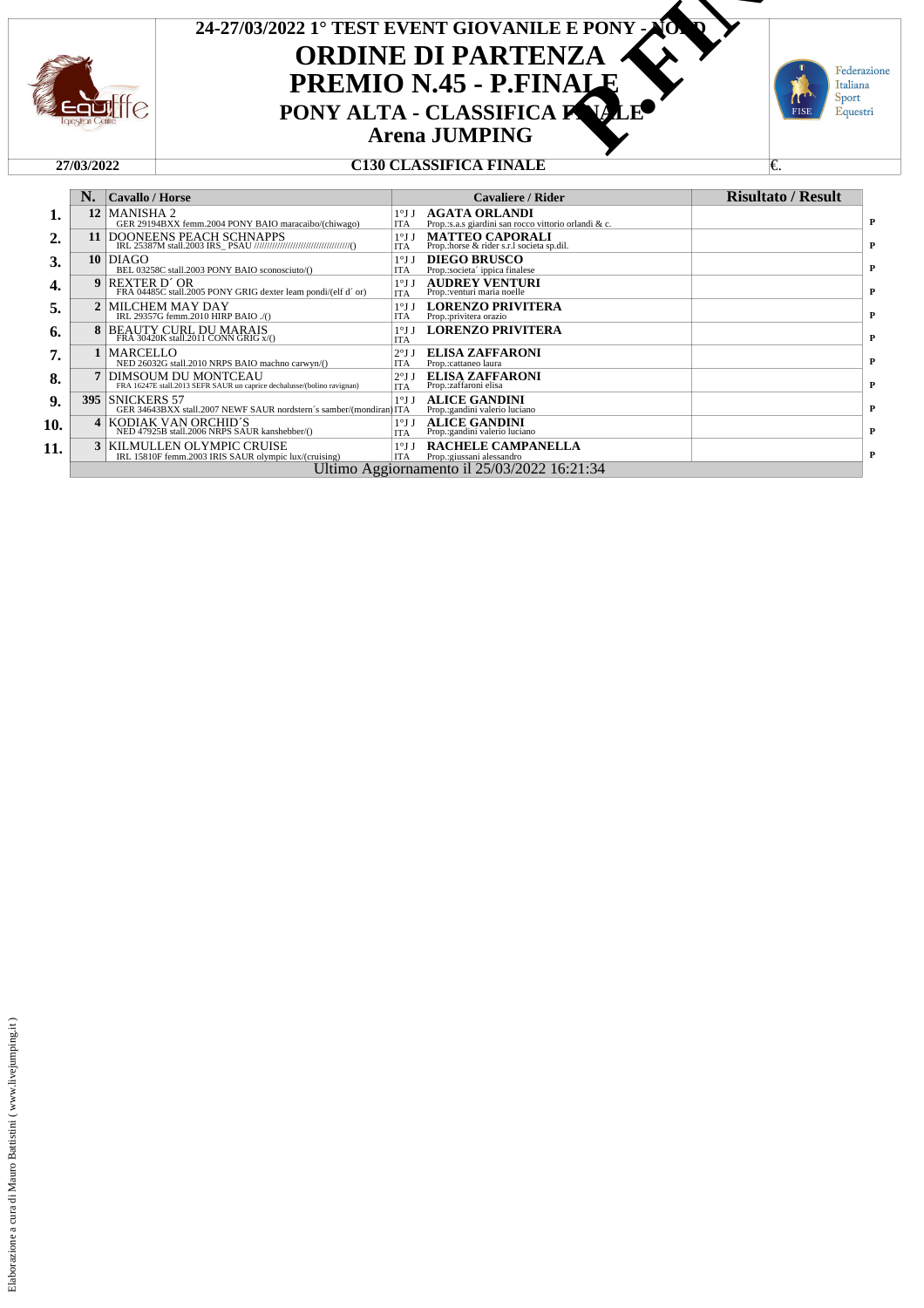

# **ORDINE DI PARTENZA** PREMIO N.46 - CH.FINALE **Arena JUMPING 24-27/03/2022 1° TEST EVENT GIOVANILE E PONY - NORD CHILDREN ALTA - CLASSIFICA FINALE** E PONY NORD<br> **ZA VALLE**<br>
CA FINALE<br>
CA FINALE<br>
C.



|     | N.                                          | Cavallo / Horse                                                                                                                                   |                        | Cavaliere / Rider                                                           | <b>Risultato / Result</b> |  |  |
|-----|---------------------------------------------|---------------------------------------------------------------------------------------------------------------------------------------------------|------------------------|-----------------------------------------------------------------------------|---------------------------|--|--|
| 1.  | <b>380</b>                                  | <b>KINETTA</b>                                                                                                                                    |                        | <b>1°J C- MICAELA MARIUCCIA MARRAS</b>                                      |                           |  |  |
| 2.  | 379                                         | NED 04751C femm.2015 KWPN GRIG freeman vdl/(dutchboy)<br><b>LENVIE</b><br>ITA 15209E femm.2013 SEIT SAUR lordanos/(shogoun ii)                    | ITA                    | Prop.:siri micol<br>1°J C ANGELICA PEZZUTTI                                 |                           |  |  |
| 3.  | 340                                         | <b>BE BOUNTY</b>                                                                                                                                  | ITA                    | Prop.:castellano francesca<br>1°J C- <b>GRETA GATTI BARDELLI</b>            |                           |  |  |
| 4.  | 370                                         | GER 29423T femm.2011 BAYE GRIG baloussini/(alvarez)<br>SHANKLEY                                                                                   | ITA                    | Prop.:cattapan michele<br>1°J C- <b>GRETA GATTI BARDELLI</b>                |                           |  |  |
| 5.  | 369                                         | GBR 29688T stall.2008 AES_BAIO kannan/(nimrod b)<br>SIBILLA DI VAL LITARA                                                                         | ITA                    | Prop.: cacciaguerra anna<br>1ºJ C CAROLA GALLIANI                           |                           |  |  |
| 6.  | 378                                         | ITA 31160BXX femm.2011 SEIT SAUR ksar-sitte/(arpege du bois)<br><b>DAMIEKE</b>                                                                    | ITA                    | Prop.:cassavia gemma angela<br>1°J C GINEVRA PELLICARI                      |                           |  |  |
| 7.  | 329                                         | NED 35145BXX femm.2008 KWPN ANER canturano/(kojac)<br><b>FINE EDITION</b>                                                                         | ITA                    | Prop.:pellicari ginevra<br>1°J C MARIANNA MARTINENGO MAROUET                |                           |  |  |
| 8.  | 347                                         | GER 14310E stall.2007 HANN BAIO for edition/(don juan)<br>OFELIA DI BOSCOCHIARO<br>ITA 13125D femm.2013 SEIT BAIO for pleasure/(quick star)       | ITA                    | Prop.:sgh srl<br>1°J C-MARIANNA MARTINENGO MARQUET                          |                           |  |  |
| 9.  | 365                                         | <b>CAPUERA</b>                                                                                                                                    | ITA                    | Prop.: panciera alessandra<br>1°J C MARIANNA MARTINENGO MARQUET             |                           |  |  |
| 10. | 377                                         | ITA 13459D femm.2014 SEIT GRIG cardento/(burggraaf)<br>TIBET                                                                                      | ľГА                    | Prop.:bertoncelli cristina<br>1°J C DOMENICO TOSCANO                        |                           |  |  |
| 11. | 338                                         | FRA 14854D stall.2007 SEFR BAIO sleeping car/(surcouf de revel)<br>ARCO                                                                           | ITA                    | Prop.:la sella srl<br>1°J C ANNA RUGGERI                                    |                           |  |  |
| 12. | 376                                         | NED 16163P stall.2005 KWPN BAIO querlybet hero/(farmer)<br>VALERY VANITOSA<br>ITA 27574G femm.2014 SEIT GRIG nadir di san patrignano/(piradin)    | ľГА                    | Prop.:mazzola giuliana<br>1°J C- <b>GIORGIA BALDI</b>                       |                           |  |  |
| 13. | 375                                         | <b>FULLTIME LIEFHEBBER</b>                                                                                                                        | ITA                    | Prop.: mg royal horse s.a.r.l.s.<br>1°J C GRETA D'ANGELO                    |                           |  |  |
| 14. | 374                                         | NED 25733K femm.2010 KWPN BAIO x/()<br><b>OCEAN</b>                                                                                               | ITA                    | 1°J C LAVINIA LO BOSCO                                                      |                           |  |  |
| 15. | 337                                         | BEL 21686A femm.2014 BWP_BAIO presley boy/(quatoubet du rouet)<br><b>CHEF V VEECATEN</b>                                                          | <b>ITA</b>             | Prop.:richard jane<br>1°J C- <b>GIOVANNI VINCOLI</b>                        |                           |  |  |
| 16. | 367                                         | NED 13515F stall.2007 KWPN BAIO ukato/(equador)<br>OITANA VDV                                                                                     | ITA                    | Prop.:paracciani gianluca<br>1°J C-GIOVANNI VINCOLI                         |                           |  |  |
| 17. | 373                                         | BEL 13295D femm.2007 ZANG BAIO quasimodo z/(julio v)<br>ASTER VH TILBURGHOF Z                                                                     | ITA                    | Prop.:il palazzetto di marzotto maria rosaria<br><b>1°J C CARLOTTA MORO</b> |                           |  |  |
| 18. | 336                                         | BEL 26799K femm.2012 ZANG BAIO andiamo z/(level z)<br>JAMAICA GIRL<br>BEL 17234P stall.2014 KWPN BSPO cartano/(pablo)                             | ľГА                    | Prop.:toohill laura elizabeth<br>1°J C-ANNA CAROLINA CERESINI               |                           |  |  |
| 19. | 366                                         | GAME DK Z                                                                                                                                         | ITA                    | Prop.: dutra simara aparecida<br>1°J C⊔ANNA CAROLINA CERESINI               |                           |  |  |
| 20. | 328                                         | BEL 30473G stall.2010 ZANG BAIO grison van den bisschop/()<br>FALCON                                                                              | ľГА                    | Prop.: dutra simara aparecida<br>1°J C GIULIA MARVASO                       |                           |  |  |
| 21. | 346                                         | NED 12887D stall.2010 KWPN BAIO chacco blue/(voltaire)<br>NAVARO VAN DE VROMBAUTSHOEVE                                                            | ITA                    | Prop.:m.b.m. immobiliare s.r.l.<br>1°J C GIULIA MARVASO                     |                           |  |  |
| 22. | 364                                         | BEL 30385K stall.2013 BWP_BAIO x/()<br>MOONLIGHT                                                                                                  | ITA                    | 1°J C GIULIA MARVASO                                                        |                           |  |  |
| 23. | 335                                         | SCN 30478K femm.2012 BWP_SAUR x/()<br>DUBAI DI SAN ISIDORO                                                                                        | ITA                    | 1°J C - MARIA FRANCESCA DI PROPERZIO                                        |                           |  |  |
| 24. | 362                                         | ITA 09596D stall.2011 SEIT BAIO toulon/(cordalme^)<br>VASCO DE TALMA                                                                              | ľГА                    | Prop.: kaibigan srl<br><b>1°J C MARIA FRANCESCA DI PROPERZIO</b>            |                           |  |  |
| 25. | 327                                         | FRA 30633K stall.2009 SEFR SAUR x/()<br>TOUCHE D´ARROGANCE                                                                                        | ITA                    | 1°J C   DAPHNE GIUNTI                                                       |                           |  |  |
| 26. | 345                                         | NED 13936E femm.2004 NRPS BAIO rash r/(andiamo)<br>DINKY TOY D'HOF TEN BOS<br>BEL 26445K stall.2009 SEBE BSCU x/()                                | ITA                    | Prop.:az. agr. raisi monia<br>1°J C DAPHNE GIUNTI                           |                           |  |  |
| 27. | 363                                         | CANDICO Z                                                                                                                                         | ITA                    | 1°J C DAPHNE GIUNTI                                                         |                           |  |  |
| 28. | 356                                         | BEL 15843F stall.2008 ZANG BAIO candillo z/(caretano z)<br><b>BIBER</b><br>ITA 25419G femm.2012 SEIT BSCU contendro/(fozby-flop de la bastide)ITA | ITA                    | Prop.:hm & t srl<br>1°J C ANDREA CANTIANI<br>Prop.: lumaca luigi            |                           |  |  |
| 29. | 334                                         | LIEBE DE MUZE<br>BEL 14054F femm.2011 BWP BAIO elvis ter putte/(nabab de reve)                                                                    |                        | <b>1°J C FRANCESCA DI GIOVANNI</b>                                          |                           |  |  |
| 30. |                                             | 361 PABLOP<br>GER 30353K stall.2013 HANN BAIO x/()                                                                                                | ITA                    | ITA Prop.: ferragamo debolini vittoria<br>1ºJ C FRANCESCA DI GIOVANNI       |                           |  |  |
| 31. | 354                                         | <b>EUCHARIS</b><br>POL 12816E stall.2008 SEPO SAUR chellano's boy d z/(eskudo)                                                                    | ITA                    | 1°J C TOMMASO ZORZI<br>Prop.:soc. agricola borghi luca e c. s.s.            |                           |  |  |
| 32. | 353                                         | VICTOR DU FRAIGNEAU<br>FRA 29621G stall.2009 SEFR GRIG fusain du defey/()                                                                         | ITA                    | 1°J C FRANCESCA VISCONTI<br>Prop.: jecan claudia                            |                           |  |  |
| 33. | 352                                         | <b>KATRIN</b><br>ITA 13732D femm.2013 SEIT BAIO kannan/(numero uno)                                                                               | ITA                    | 2°J C ENRICO SANTONI<br>Prop.: azienda agricola coana marco                 |                           |  |  |
| 34. | 351                                         | <b>HERA VAN TEXELHOF</b><br>BEL 32868BXX femm.2007 BEL_BAIO catwalk van de helle/(querlybet hero)                                                 | $1^{\circ}$ J C<br>ITA | VITTORIA SOFIA RUOTOLO<br>Prop.: marazzi angelica fiore                     |                           |  |  |
| 35. | 349                                         | <b>BROWNSUGAR</b><br>FRA 48031B stall.2011 SEFR GRIG rinaldo rouge/(capital(de))                                                                  | ITA                    | 1°J C GIORGIA GUSMANO<br>Prop.:gusmano giorgia                              |                           |  |  |
| 36. | 333                                         | TANGO DE TOURNIOLE<br>FRA 45892B stall.2007 SEFR BAIO milord carthago/(ustang de mai)                                                             | 1°J C<br><b>ITA</b>    | <b>VIKTOR KURGUZOV</b><br>Prop.: kurguzov valerii                           |                           |  |  |
| 37. | 360                                         | VOYOU DU LUC<br>FRA 47051B stall.2009 SEFR BAIO quidam de revel/(double espoir)                                                                   | ITA                    | <b>1°J C–VIKTOR KURGUZOV</b><br>Prop.:riders srl                            |                           |  |  |
| 38. | 348                                         | CLIONA DE BOIS MESANGE<br>GER 33370BXX stall.2008 HANN GRIG comte/(provider)                                                                      | 1°J C<br>ITA           | <b>MADDALENA RIGHETTO</b><br>Prop.: righetto maddalena                      |                           |  |  |
| 39. | 332                                         | <b>DAVOS</b><br>NED 23574G stall.2008 KWPN SAUR phin phin/()                                                                                      | ITA                    | <b>1°J C-SOFIA OTTAVIANI</b><br>Prop.: rossi vanessa                        |                           |  |  |
| 40. | 359                                         | J.TAKILLY<br>NED 30697G femm.2014 KWPN BSCU harley vdl/()                                                                                         | ITA                    | 1°J C SOFIA OTTAVIANI<br>Prop.: livigni francesca                           |                           |  |  |
| 41. | 344                                         | <b>EDOCTRO</b><br>BEL 25267BXX stall.2004 BEL_BAIO indoctro/(heartbreaker)                                                                        | ITA                    | 1°J C PAOLA BENIGNI<br>Prop.:benigni mauro                                  |                           |  |  |
| 42. | 331                                         | <b>EVERTON</b><br>NED 28291K stall.2009 KWPN GRIG x/()                                                                                            | ITA                    | 1°J C MARTINA BONELLI<br>Prop.:bonelli martina                              |                           |  |  |
| 43. | 358                                         | <b>ESPRIT DE DIAMANT E</b><br>NED 04645C stall.2009 KWPN BAIO f diamant de semilly/(nimmerdor) ITA                                                |                        | 1°J C MARTINA BONELLI<br>Prop.:bonelli martina                              |                           |  |  |
| 44. | 414                                         | QUICK STEP VAN OVERIS Z<br>BEL 07047H stall.2014 ZANG BAIO quick star/(darco)                                                                     | ITA                    | <b>1°J C DOMENICO BRUNO CITRO</b><br>Prop.: citro lucia pia                 |                           |  |  |
|     | Ultimo Aggiornamento il 25/03/2022 10:19:46 |                                                                                                                                                   |                        |                                                                             |                           |  |  |